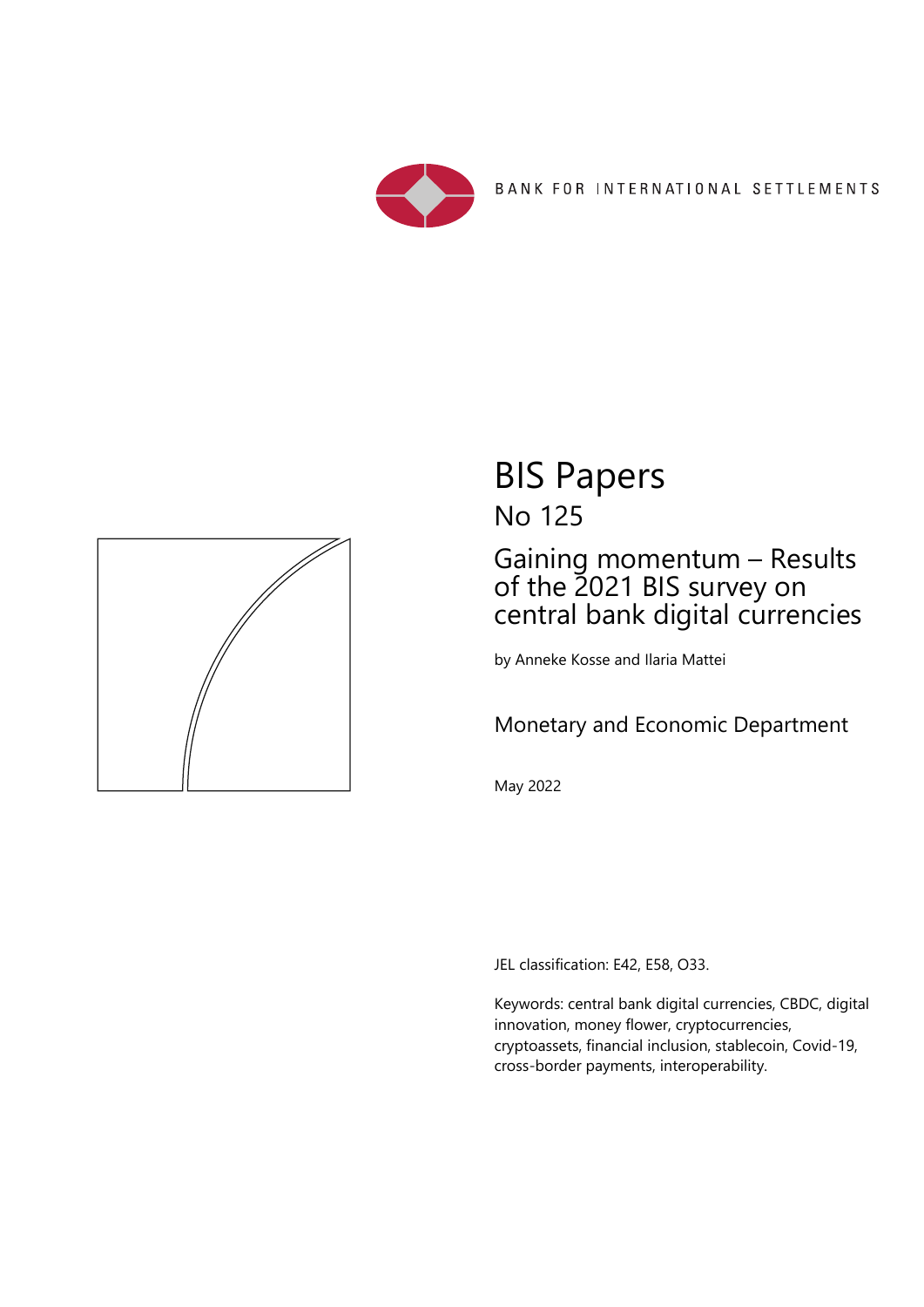The views expressed are those of the authors and not necessarily the views of the BIS.

This publication is available on the BIS website (www.bis.org).

*© Bank for International Settlements 2022. All rights reserved. Brief excerpts may be reproduced or translated provided the source is stated.* 

ISSN 1682-7651 (online) ISBN 978-92-9259-559-3 (online)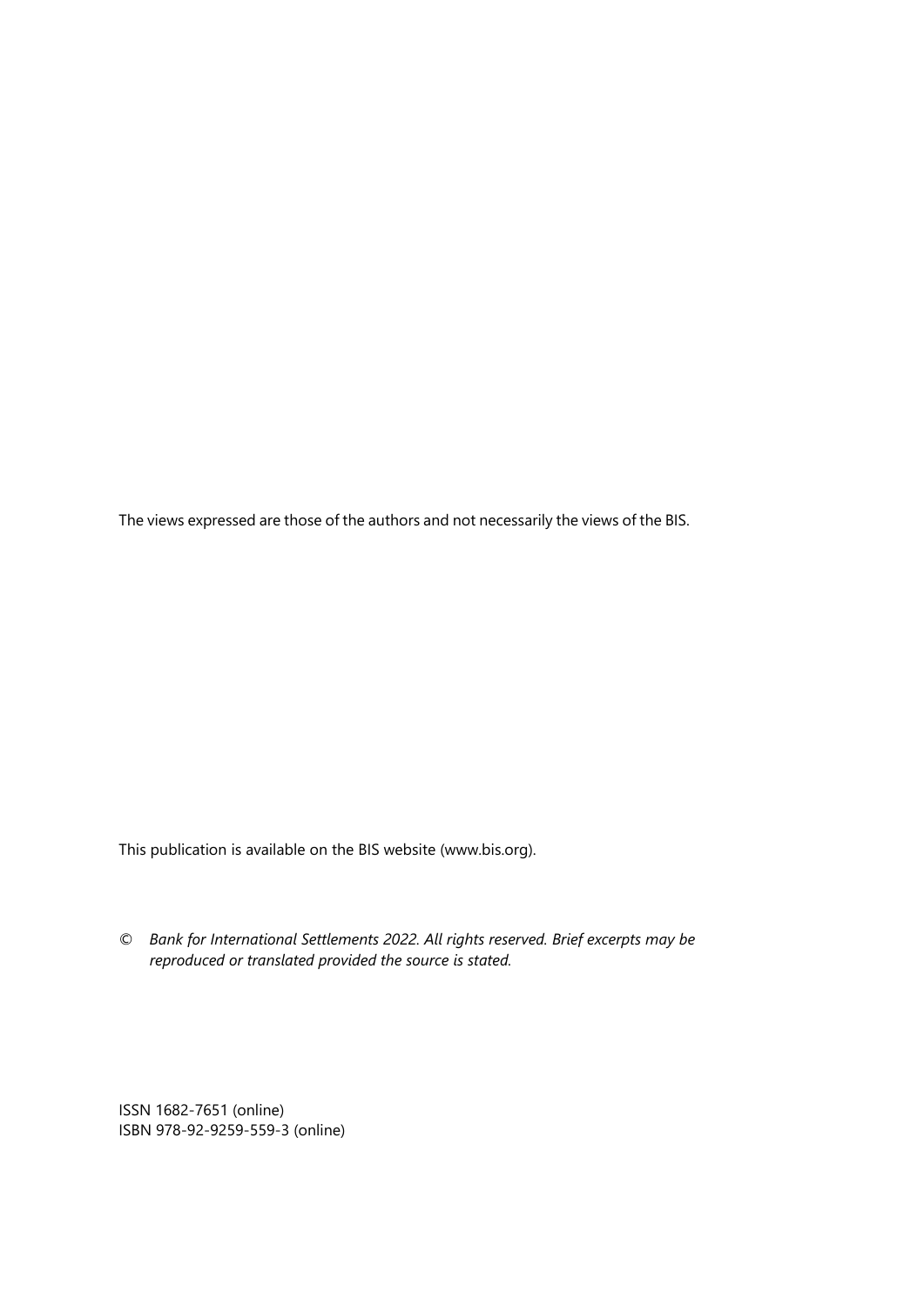## Gaining momentum – Results of the 2021 BIS survey on central bank digital currencies<sup>[1](#page-2-4)</sup>

*Nine out of 10 central banks are exploring central bank digital currencies (CBDCs), and more than half are now developing them or running concrete experiments. In particular, work on retail CBDCs has moved to more advanced stages. Both Covid-19 and the emergence of stablecoins and other cryptocurrencies have accelerated the work on CBDCs – especially in advanced economies, where central banks say that financial stability has increased in importance as a motivation for their CBDC involvement. Globally, more than two thirds of central banks consider that they are likely to or might possibly issue a retail CBDC in either the short or medium term. Work on wholesale CBDCs is increasingly driven by reasons related to cross-border payments efficiency. Central banks consider CBDCs as capable of alleviating key pain points such as the limited operating hours of current payment systems and the length of current transaction chains.* 

#### Introduction

This report presents the results of a survey of 81 central banks about their engagement in central bank digital currency (CBDC) work, as well as their motivations and their intentions regarding CBDC issuance. Conducted in autumn 2021, the survey also asked for central banks' assessment of the use of stablecoins and other cryptocurrencies (or cryptoassets) in their jurisdictions.

Over the course of 2021, work on CBDCs gained further momentum. After The Bahamas launched a live retail CBDC (the Sand Dollar) in 2020,<sup>2</sup> Nigeria followed in 2021 with the issuance of eNaira,<sup>3</sup> and the Eastern Caribbean and China released pilot versions of their respective DCash<sup>4</sup> and e-CNY.<sup>5</sup> And there is likely more to come: a record share of central banks in the survey – 90% – is engaged in some form of CBDC work.

At the same time, the year 2021 was characterised by the strong growth of the cryptoassets and stablecoin market (FSB (2022)). On average, almost six out of 10 respondent central banks said that this growth has accelerated their work on CBDCs. This has also spurred collaboration between central banks to monitor the implications of cryptoassets and stablecoins and to coordinate regulatory approaches to contain their risks to the financial system. In October 2021, the Bank for International

- <span id="page-2-3"></span> $\overline{2}$ For more details on Project Sand Dollar, see CBB (2019).
- <span id="page-2-2"></span>3 For more details on eNaira, see https://enaira.gov.ng/.
- <span id="page-2-1"></span>4 For more details on DCash, see www.eccb-centralbank.org/p/about-the-project.
- <span id="page-2-0"></span>5 For more details on e-CNY, see www.pbc.gov.cn/en/3688110/3688172/4157443/4293696/2021071614584691871.pdf.

<span id="page-2-4"></span><sup>1</sup> We thank Raphael Auer, Jon Frost, Marc Glowka, Raul Morales, Thomas Lammer, Tara Rice and Takeshi Shirakami for their valuable comments. The views expressed in this article are those of the authors and do not necessarily reflect those of the BIS.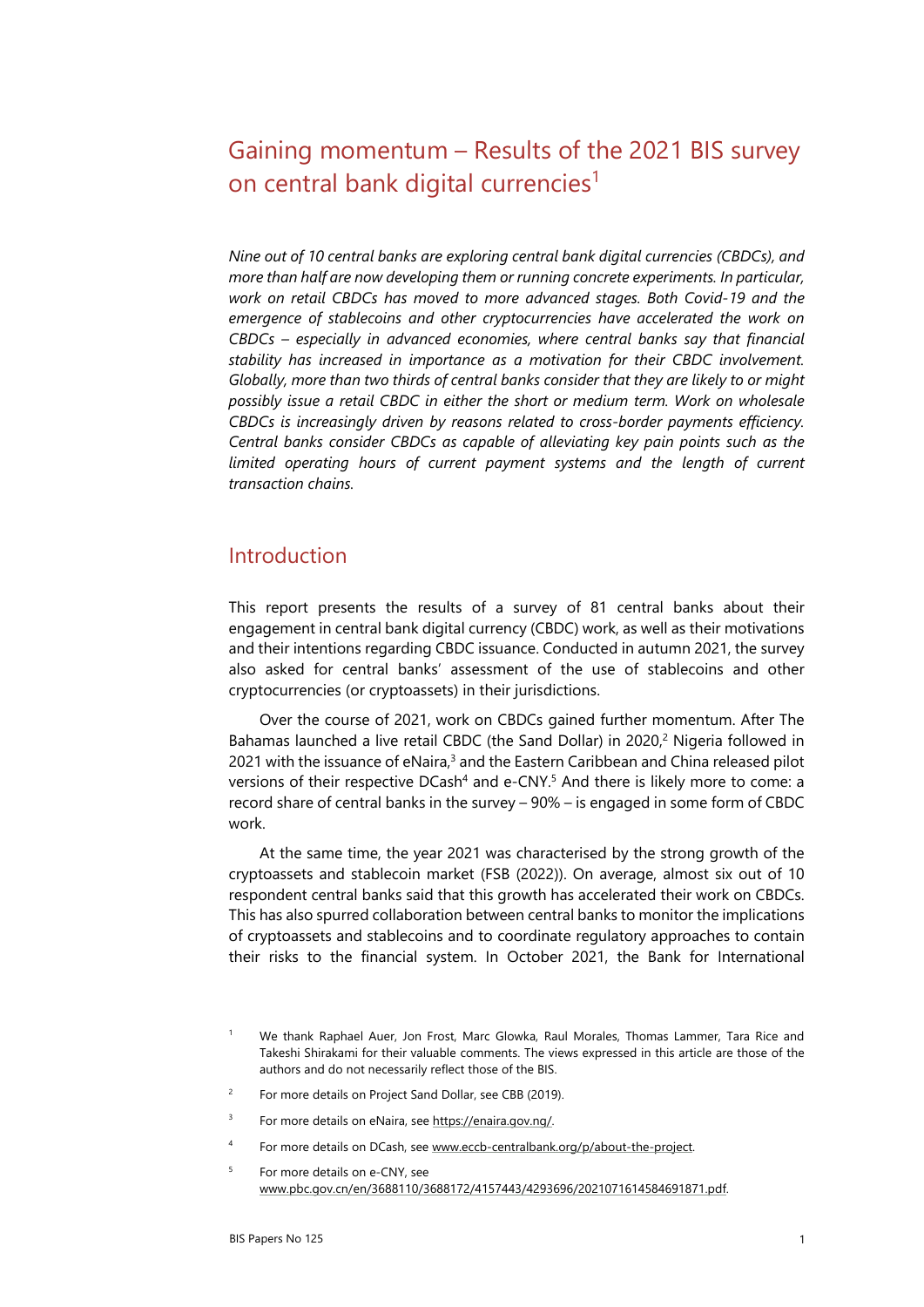Settlements' Committee on Payments and Market Infrastructures (CPMI) and the International Organization of Securities Commissions (IOSCO) published a consultation report to seek feedback on their proposed guidance for how the existing principles for financial market infrastructures (PFMIs) should be applied to stablecoins that are widely used for payments (CPMI-IOSCO (2021)).

#### What are central bank digital currencies?

A CBDC is central bank-issued digital money denominated in the national unit of account, and it represents a liability of the central bank. If the CBDC is intended for use by the general public it is referred to as a "general purpose" or "retail" CBDC.<sup>[6](#page-3-2)</sup> As such, it offers a new option to the general public for storing value and making payments. A CBDC is different from existing forms of cashless payment instruments for consumers and businesses, such as credit transfers, direct debits, card payments and e-money, as it represents a direct claim on a central bank rather than the liability of a private financial institution.

In contrast to retail CBDCs, a "wholesale" CBDC targets a different group of end users – financial institutions. A wholesale CBDC is similar to today's central bank reserves and settlement accounts in that it is intended for the settlement of large interbank payments or to provide central bank money to settle transactions of digital tokenised financial assets in new infrastructures (Bech et al (2020)).

### What are cryptocurrencies and stablecoins?

Cryptocurrencies or cryptoassets<sup>7</sup> were defined in the survey as private digital assets with their own "currency" unit of account, such as Bitcoin and Ethereum.<sup>8</sup> Cryptocurrencies do not represent a claim on a central bank, which makes them different from CBDCs.

Stablecoins such as Tether and USD Coin are a category of cryptocurrencies that aim to maintain a stable value by tying their value to one or more assets, such as a fiat currency, a commodity or another cryptocurrency (FSB (2020)). At the end of 2021, stablecoins constituted a relatively small proportion of cryptocurrencies – with a market capitalisation of \$175 billion, or just over 6% of the value of all cryptocurrencies (FSB (2022)). Yet they have a much higher share in trading volumes. Moreover, given that they are designed to maintain a stable value, stablecoins may have a higher potential than other, unbacked, cryptoassets to be used for payments or to store value. As such, they have attracted considerable attention from central banks, regulators and standard setters.

<span id="page-3-2"></span><sup>6</sup> Throughout the paper, the terms "general purpose" and "retail" are used interchangeably.

<span id="page-3-1"></span><sup>7</sup> Throughout the paper, the terms "cryptoassets" and "cryptocurrencies" are used interchangeably.

<span id="page-3-0"></span><sup>8</sup> Definition of cryptocurrencies (or cryptoassets) as used in previous year's survey (see Boar and Wehrli (2021)).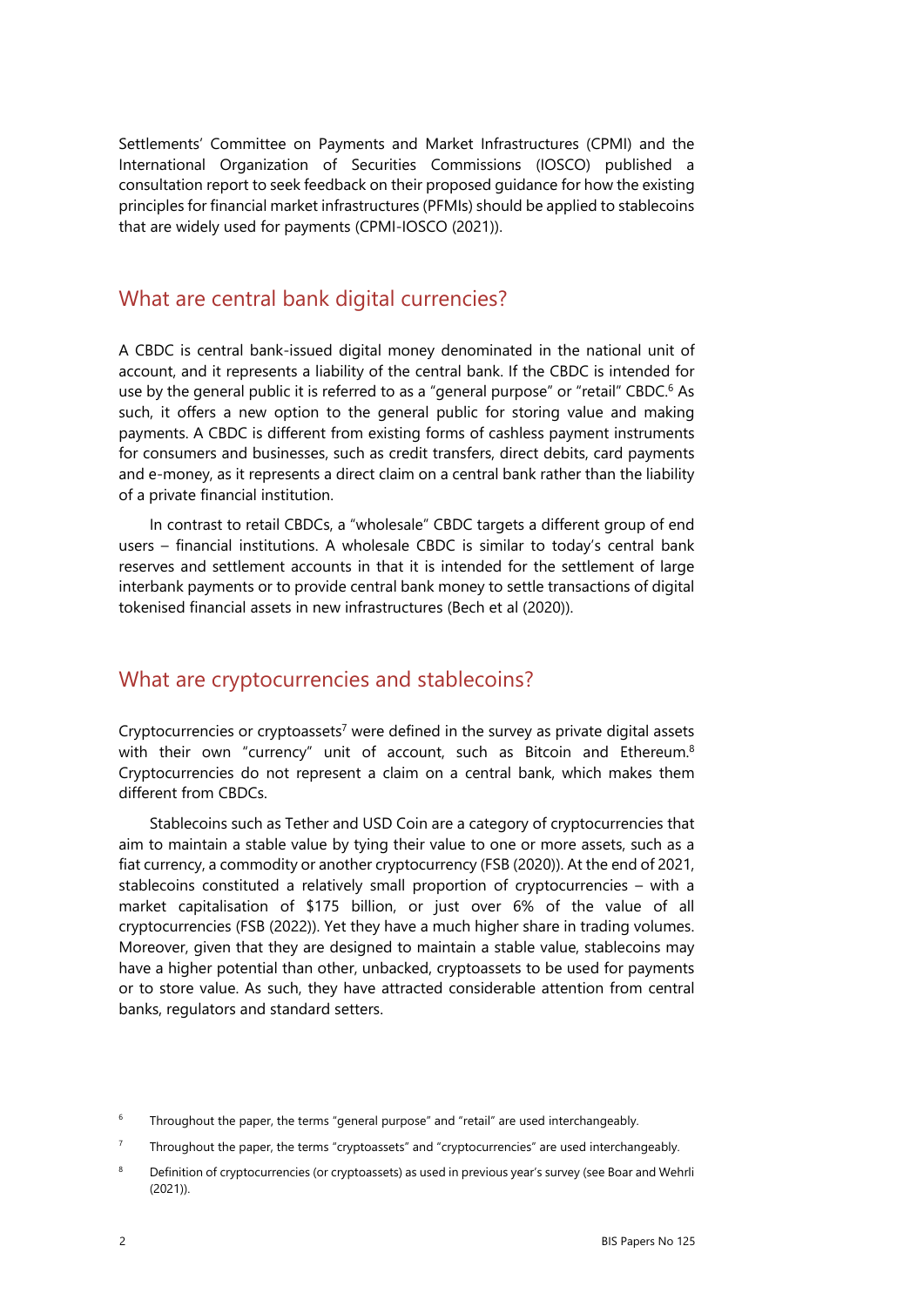### Extending the established survey with a few deep dives

#### Questions in the 2021 edition

The CBDC and digital tokens survey was carried out in the autumn of  $2021<sup>9</sup>$  – for the fifth consecutive year[.10](#page-4-1) Most of the previous years' questions remained unchanged to ensure consistency: the survey asked central banks whether they were working on CBDCs and, if they were, about the type of CBDC and how advanced the work was. These questions covered both retail and wholesale CBDCs. Motivations and current expectations for potentially issuing these two types of CBDC were also queried again, as well as whether central banks have the legal authority to issue a CBDC. A few new questions were added to learn more about central banks' views on the interoperability of CBDCs with existing payment infrastructures and the role of the private sector in a CBDC ecosystem.

As in previous editions, the 2021 survey also included questions about cryptocurrencies and stablecoins and their use for payments. However, this time, central banks were asked not only about the current adoption of cryptocurrencies and stablecoins in their jurisdictions, but also about their potential to become widely used and accepted as a means of payment in the future. The survey also gave respondents the opportunity to add clarifying comments. All questions are listed in Annex 2.

#### Sample and geographical coverage

In 2021, a record 81 central banks replied to the survey (Annex 1).<sup>11</sup> Some 56 of these respondents had taken part in the 2020 survey and 41 had replied for the fourth time. This lets us assess how their views and the status of their CBDC involvement have changed over time. The jurisdictions of the responding central banks represent close to 76% of the world's population and 94% of global economic output. Twenty-five respondents are in advanced economies (AEs) and 56 are in emerging market and developing economies (EMDEs).

### Central banks' work on CBDCs continues to advance

Over the past year, the share of central banks actively engaged in some form of CBDC work grew to 90% (Graph 1, first panel). The survey data show that central banks are particularly interested in retail CBDCs: all central banks conducting work on CBDCs

<span id="page-4-2"></span><sup>9</sup> The survey was distributed in October 2021 and all responses were received by the end of December 2021.

<span id="page-4-1"></span><sup>10</sup> The first survey informed a CPMI and Markets Committee report on CBDCs published in March 2018, and the second, third and fourth surveys were published as BIS papers in 2019, 2020 and 2021 respectively (see CPMI-MC (2018), Barontini and Holden (2019), Boar et al (2020), Boar and Wehrli (2021)).

<span id="page-4-0"></span><sup>11</sup> The number of central banks replying to the survey in previous years was 65 (2020), 66 (2019), 63 (2018) and 52 (2017).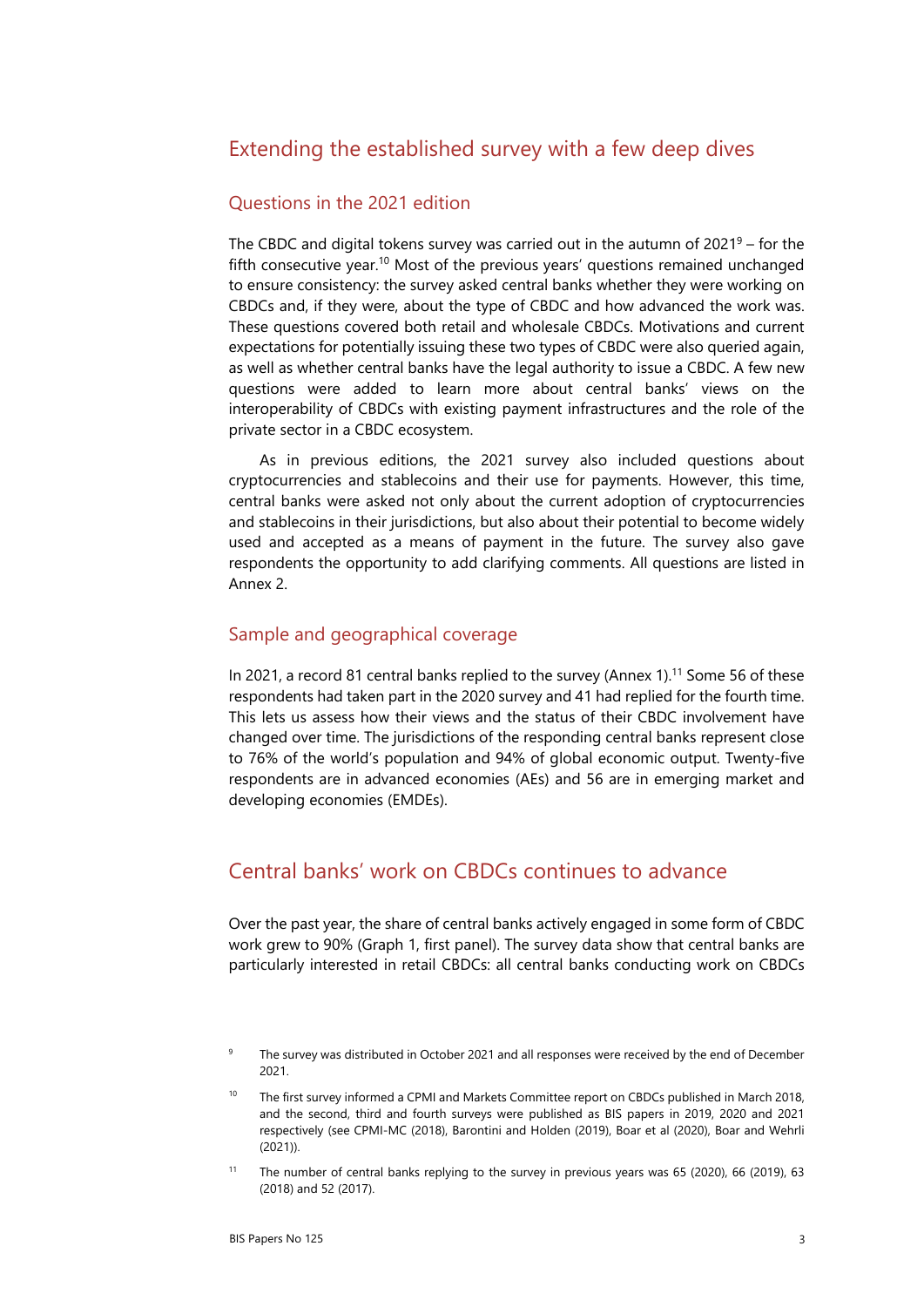either look at both wholesale and retail, or focus solely on a retail CBDC. No central bank has narrowed their CBDC focus down to wholesale only (second panel).

An increasing number of central banks are in the advanced stages of exploring a CBDC. Compared with last year, the share of central banks currently developing a CBDC or running a pilot almost doubled from 14% to 26%. Also, 62% are conducting experiments or proofs-of-concept (third panel).

The 2021 survey contained a new question to shed light on the advancement of central banks' CBDC work by the type of CBDC. The results show that the work on retail CBDCs is at a more advanced stage than the work on wholesale CBDCs. Almost one fifth of central banks are developing or testing a retail CBDC, which is twice the share of central banks building or piloting a wholesale CBDC (fourth panel).

#### Central bank involvement in CBDC work rises further



Share of respondents Graph 1

#### Many central banks are exploring a CBDC ecosystem that involves private sector collaboration and interoperability

Most central banks are considering a retail CBDC architecture that involves the private sector. As discussed in Auer and Boehme (2020), there are generally two ways in which central banks can distribute a CBDC to the public – either directly (a one-tiered model) or indirectly, via private sector intermediaries (a two-tiered model). In the one-tiered model, the central bank would not only operate the interbank CBDC system but also provide the CBDC account and wallet services directly to the public. In the two-tiered model, the central bank and trusted private sector intermediaries would work together.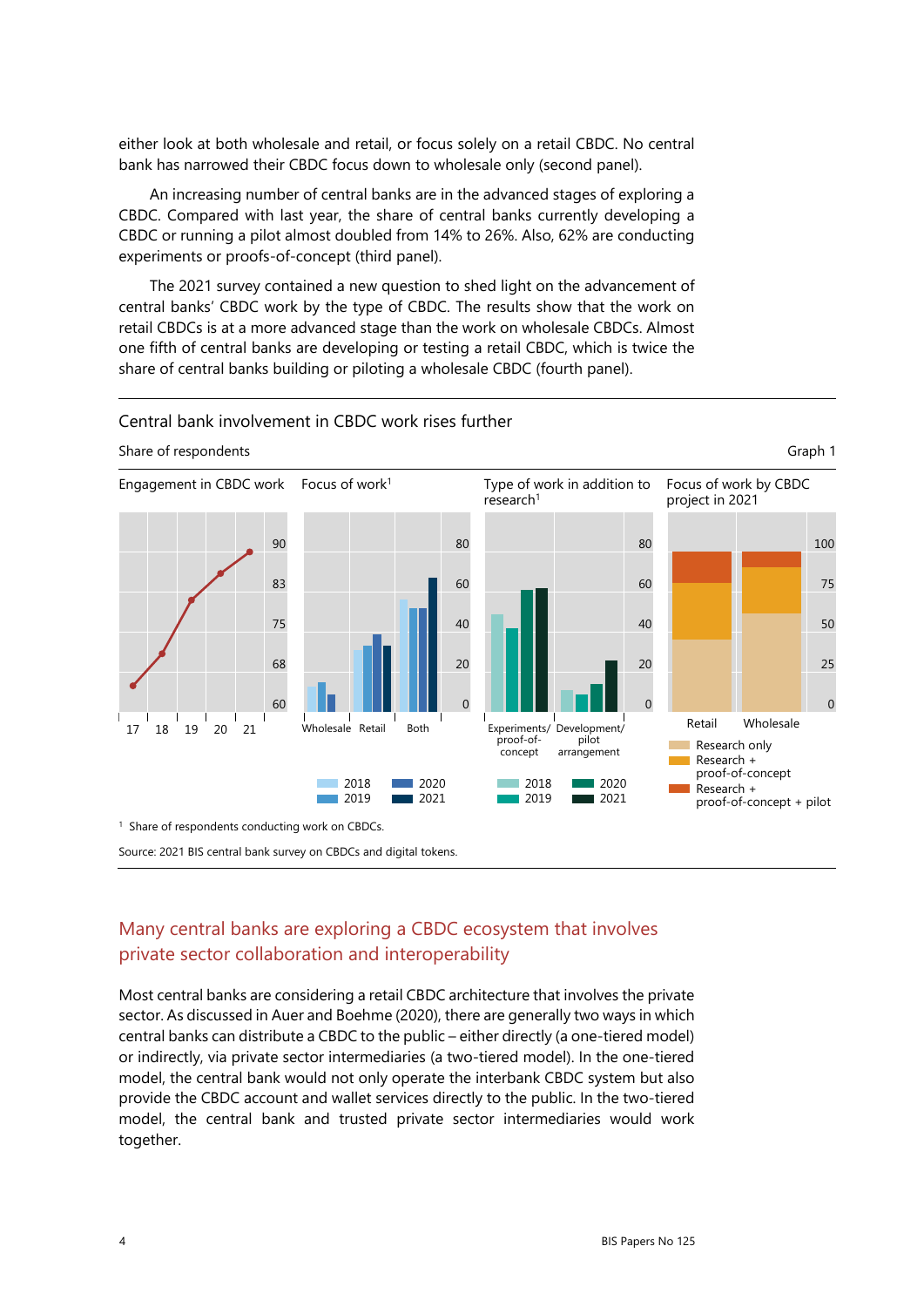A newly added survey question showed that more than 70% of central banks engaged in some form of CBDC work are considering a two-tiered model (Graph 2, left-hand panel). Activities where many central banks see a potential role for the private sector include, in particular, the onboarding of clients (including the performance of know-your-customer (KYC) processes and anti-money laundering/combating the financing of terrorism (AML/CFT) procedures), as well as the handling of retail payments. The recording of retail transactions could also be left to the private sector according to many central banks, although a third would rather keep this inhouse (Graph 2, right-hand panel).

Another new survey question showed that most central banks (76%) working on a retail CBDC are exploring interoperability with existing payment system(s). Interoperability can encourage the adoption of CBDCs and enable the coexistence of central bank and commercial bank money (eg Group of central banks (2020)). Payment system interoperability enables banks and other payment service providers (PSPs) to make payments across systems without participating in multiple systems. This would allow end users to seamlessly move their money in and out of their CBDC accounts, for example from and to their commercial bank accounts using a credit card or electronic money transfer.<sup>[12](#page-6-0)</sup>



<sup>1</sup> The panel shows the share of respondents who agreed to the two statements after removing those for whom the statements were not applicable. Both statements were added to the survey for the first time.  $\frac{2}{3}$  The question could be answered only by central banks that are considering a potential retail CBDC architecture which involves a role for the private sector.

<span id="page-6-0"></span>Source: 2021 BIS central bank survey on CBDCs and digital tokens.

<sup>&</sup>lt;sup>12</sup> See Boar et al (2021) for a discussion of the benefits and trade-offs of interoperability between payment systems.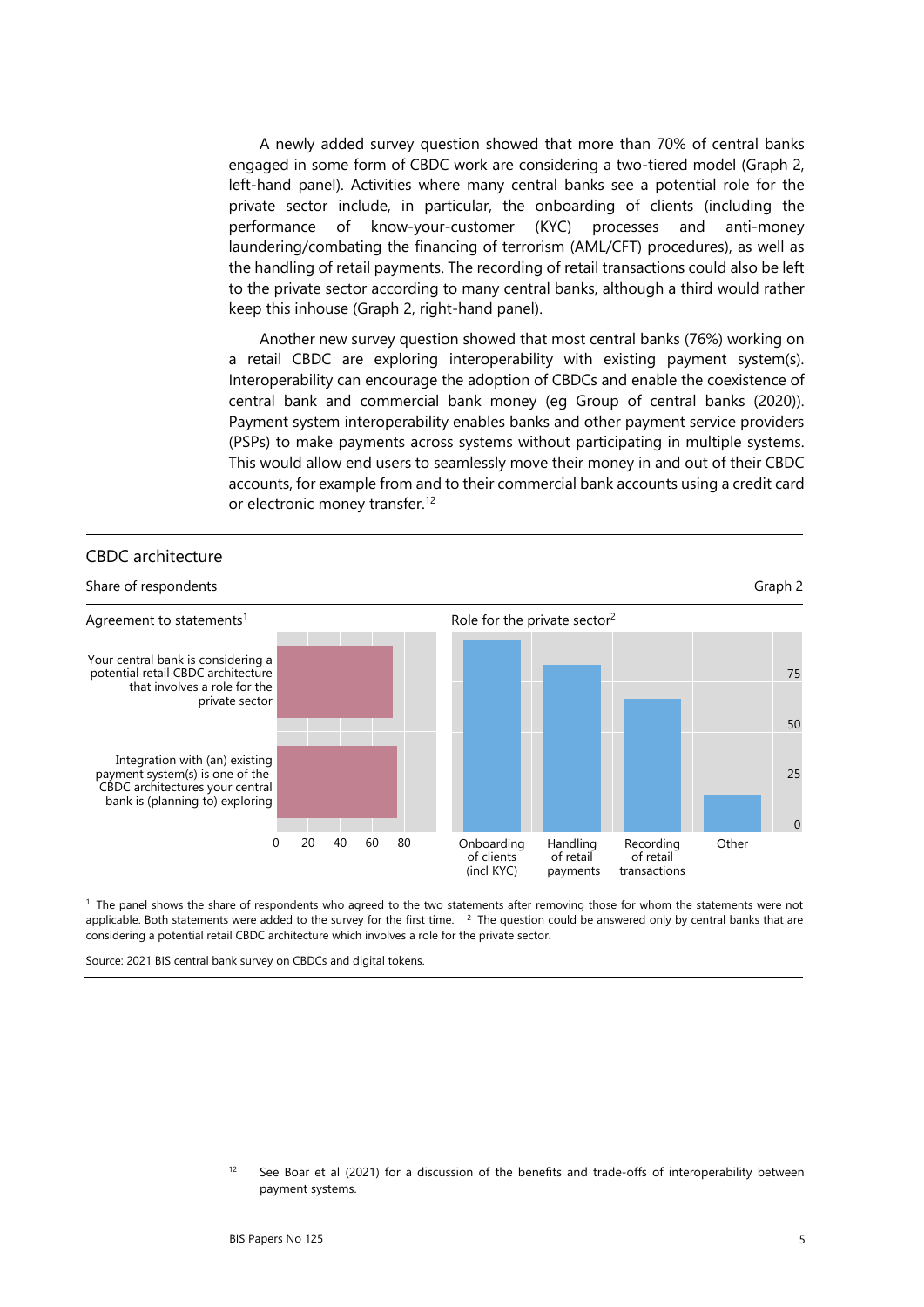#### Financial stability and enhancing cross-border payments are growing reasons for retail CBDCs

As in previous years, the central banks of AEs and EMDEs have different motivations for considering issuing a retail CBDC (Graph 3). Overall, the retail CBDC work in AEs is driven mainly by domestic payments efficiency, payments safety and financial stability considerations. In fact, the weight central banks in AEs attached to financial stability increased in 2021, after a drop in 2020, returning to pre-2020 levels.<sup>13</sup> This may be driven, in part, by the concerns of regulatory and supervisory authorities of the potential systemic risks of cryptocurrencies (FSB (2022)). As discussed below, AE central banks in particular indicated that the emergence of stablecoins and other cryptocurrencies has accelerated their work on CBDCs.

Domestic payments efficiency, payments safety and financial stability are also important drivers for the retail CBDC work in EMDEs. However, their CBDC engagement is, above all, driven by financial inclusion-related motivations.<sup>14</sup> Also, compared with AEs, EMDEs assign a higher weight to monetary policy implementation as a reason to explore or develop a CBDC.

Another difference between AEs and EMDEs is that, over the past two years, cross-border payments efficiency has become a more important motivation for retail CBDC work in EMDEs, whereas it declined in AEs.[15](#page-7-0)



 $(1)$  = not so important; (2) = somewhat important; (3) = important; (4) = very important.

Source: 2021 BIS central bank survey on CBDCs and digital tokens.

<span id="page-7-0"></span> $15$  This trend is also visible when only looking at the subsample of respondents that participated in previous years.

<span id="page-7-2"></span><sup>&</sup>lt;sup>13</sup> This trend is also visible when only looking at the subsample of respondents that participated in all previous years.

<span id="page-7-1"></span><sup>&</sup>lt;sup>14</sup> See Auer et al (2022) for a discussion of how CBDCs can play a role in financial inclusion.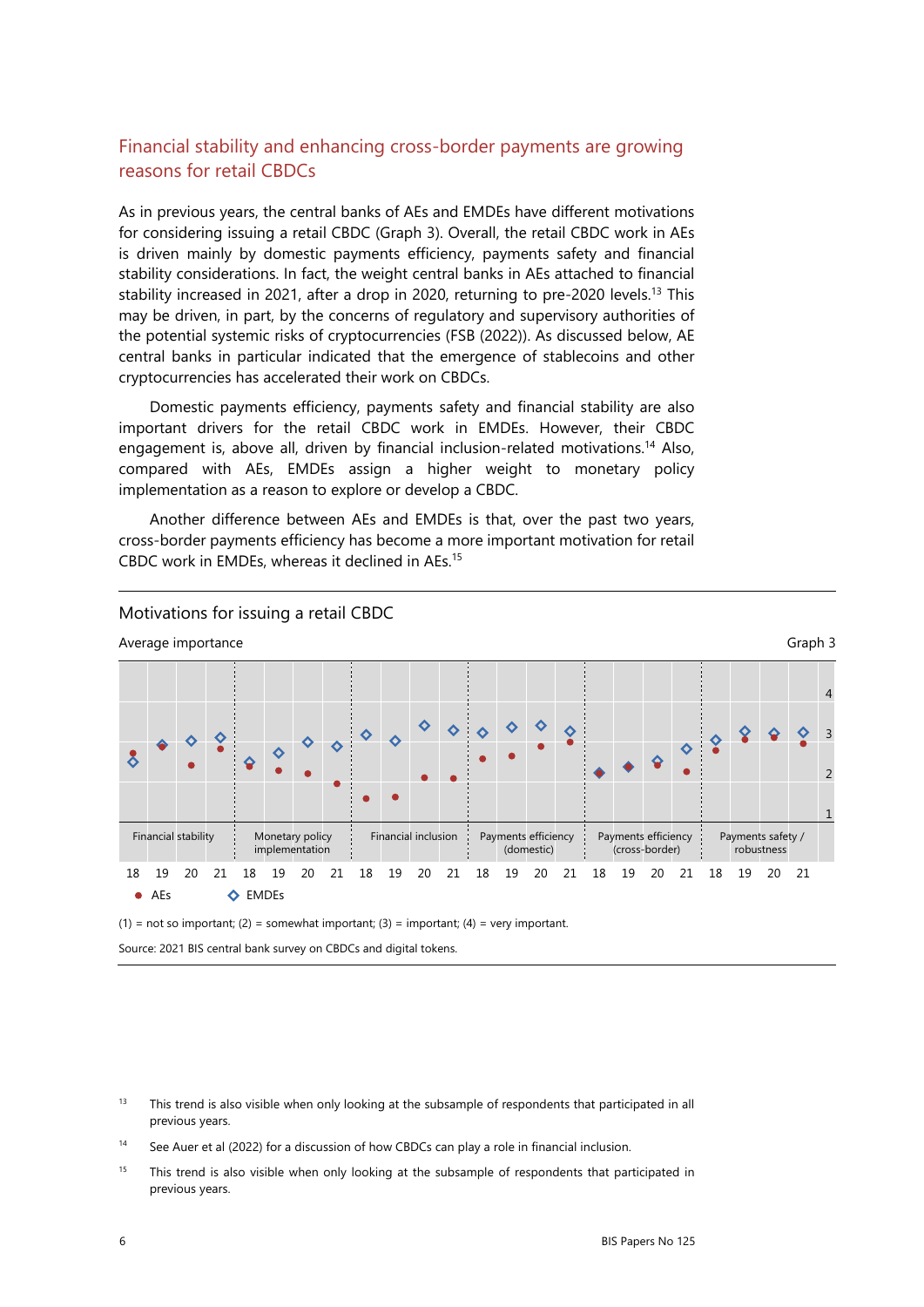#### Cross-border payments efficiency among key drivers of wholesale CBDC work

Similar to previous years, motivations for wholesale and retail CBDCs differ (Graph 4). First, financial inclusion is a less important driver for wholesale than for retail CBDCs, in both AEs and EMDEs. Second, cross-border payments efficiency remains a key motivation for wholesale CBDCs, both in AEs and in EMDEs. In fact, it has become a greater motivation over the past year, surpassing all other motivations.<sup>16</sup> Indeed, various wholesale CBDC projects specifically focus on cross-border payments. A recent example is Project Dunbar, exploring the use of CBDCs for international settlements, which was conducted by the central banks of Australia, Malaysia, Singapore and South Africa together with the BIS Innovation Hub (BISIH).[17](#page-8-0)

#### Motivations for issuing a wholesale CBDC



(1) = not so important; (2) = somewhat important; (3) = important; (4) = very important.

Source: 2021 BIS central bank survey on CBDCs and digital tokens.

#### Long transaction chains and limited operating hours are key frictions that CBDCs could address

Central banks see multiple ways in which CBDCs could enhance cross-border payments. In 2021, central banks and international organisations continued to explore the opportunities and implications of CBDCs for cross-border payments. In a joint report published in July 2021, the CPMI, BISIH, International Monetary Fund (IMF) and World Bank concluded that CBDCs have the potential to enhance the efficiency of cross-border payments, if countries work together to ensure interoperability between CBDCs and mitigate undesired macro-financial consequences (CPMI et al (2021)). The survey asked respondents for whom cross-

<span id="page-8-1"></span><sup>&</sup>lt;sup>16</sup> These conclusions on the motivations of wholesale CBDCs also hold when looking only at the subsample of respondents that participated in all previous years.

<span id="page-8-0"></span><sup>17</sup> For more details on Project Dunbar and other cross-border CBDC projects, see [www.bis.org/about/bisih/projects.htm?m=1\\_441\\_720.](https://sp.bisinfo.org/sites/med/cpmi/wgdi/Documents/CBDC%20survey/2021/Drafting/www.bis.org/about/bisih/projects.htm?m=1_441_720) See also Auer et al (2021).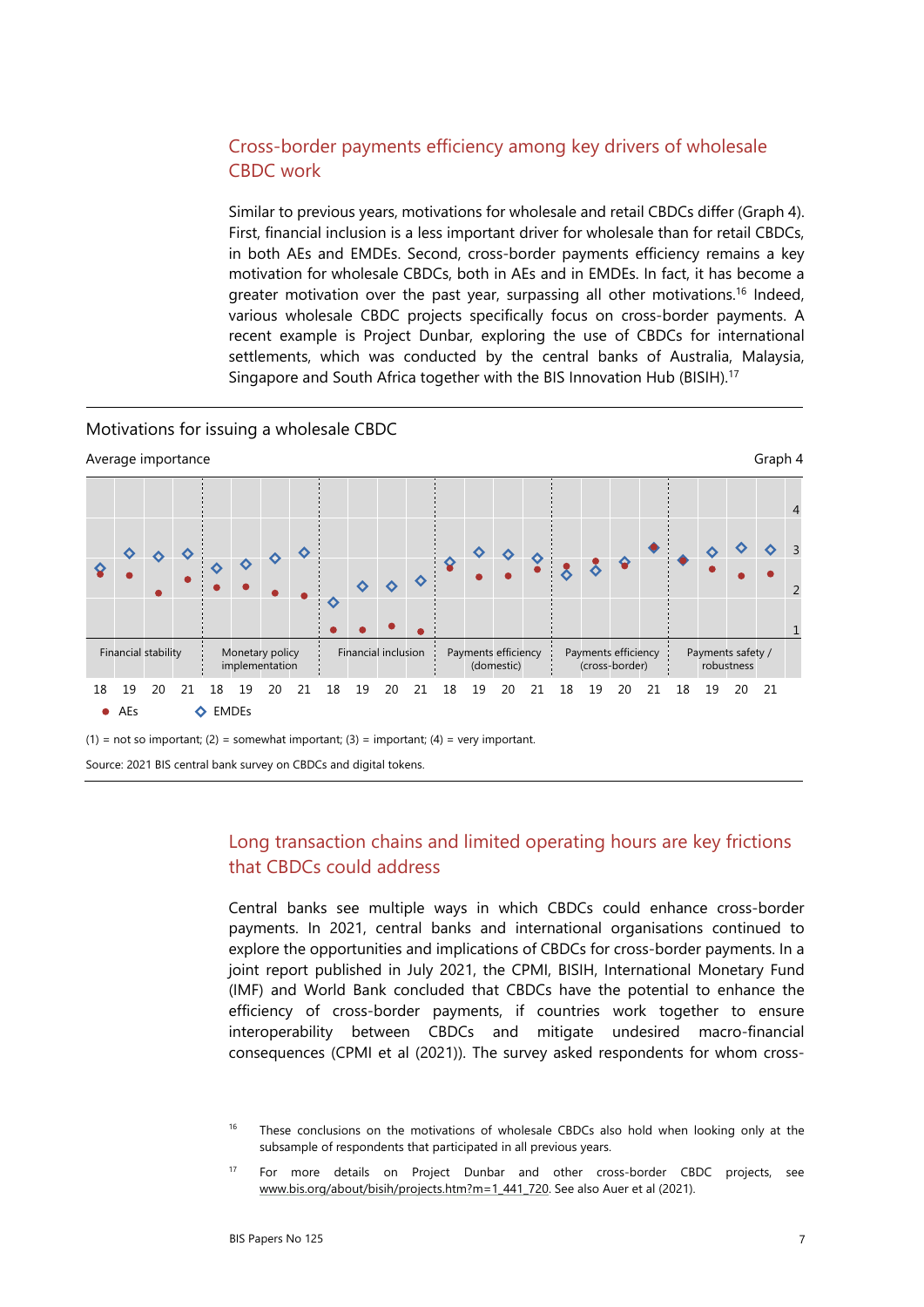border payments efficiency is an important motivation which specific cross-border frictions a CBDC would address[.18](#page-9-0) The range of frictions included fragmented data formats, complexity of compliance checks, limited operating hours and unclear foreign exchange rates, as well as legacy technologies, long transaction chains, funding costs and weak competition.

Generally, AEs were more likely than EMDEs to select most of these frictions (Graph 5). Graph 5 also shows that central banks perceive wholesale CBDCs to be more capable than retail CBDCs of addressing cross-border frictions. This is in line with the earlier conclusion that enhancing cross-border payments is a more important motivation for wholesale CBDCs than for retail CBDCs.

Central banks consider the limited operating hours of current payment systems and the length of existing transaction chains as the most important pain points that could be alleviated with CBDCs. Interestingly, AE central banks generally deem retail CBDCs able to address limited operating hours, whereas EMDEs think this friction could be reduced with wholesale CBDCs. By contrast, AEs mention long transaction chains as the key friction that could be alleviated with wholesale CBDCs, while for EMDEs, this potential is most often mentioned for retail CBDCs. These distinct views might reflect jurisdictional differences in payment infrastructures and the types of cross-border payment service currently available.

Views on how weak competition in the cross-border payments market could be addressed by a retail CBDC also differ across countries. Nearly half (47%) of AEs indicated weak competition as one of the frictions that could be addressed with retail CBDCs. Yet, fewer than a quarter of EMDE respondents cited this friction.

#### Share of respondents Graph 5 Retail Wholesale Fragmented and Fragmented and  $\ddot{\bullet}$  $\ddot{\circ}$ truncated data formats truncated data formats Complex processing Complex processing  $\Diamond \bullet$  $\Diamond$ of compliance checks of compliance checks Limited operating hours Limited operating hours  $\Diamond$  $\ddot{\mathbf{C}}$ - 6 Unclear FX rates Unclear FX rates  $\bullet$   $\diamond$  $\bullet$ and/or fees and/or fees Legacy technology Legacy technology ♦  $\bullet$ ♦ platforms platforms Long transaction chains  $\infty$ Long transaction chains  $\ddot{\mathbf{\circ}}$ Funding costs  $\bullet$   $\circ$ Funding costs  $\Diamond$  $\bullet$ Weak competition  $\Diamond$ Weak competition  $\Diamond$ 0 20 40 60 80 0 20 40 60 80 ● AFs ◆ FMDFs  $\bullet$  AEs  $\bullet$  EMDEs

#### Cross-border frictions that a CBDC could address<sup>1</sup>

1 The sample includes jurisdictions that consider efficiency in cross-border payments as a somewhat important, important, and very important driver of their CBDC engagement.

Source: 2021 BIS central bank survey on CBDCs and digital tokens.

<span id="page-9-0"></span> $18$  This question was put to respondents for whom cross-border payments efficiency is a somewhat to a very important motivation.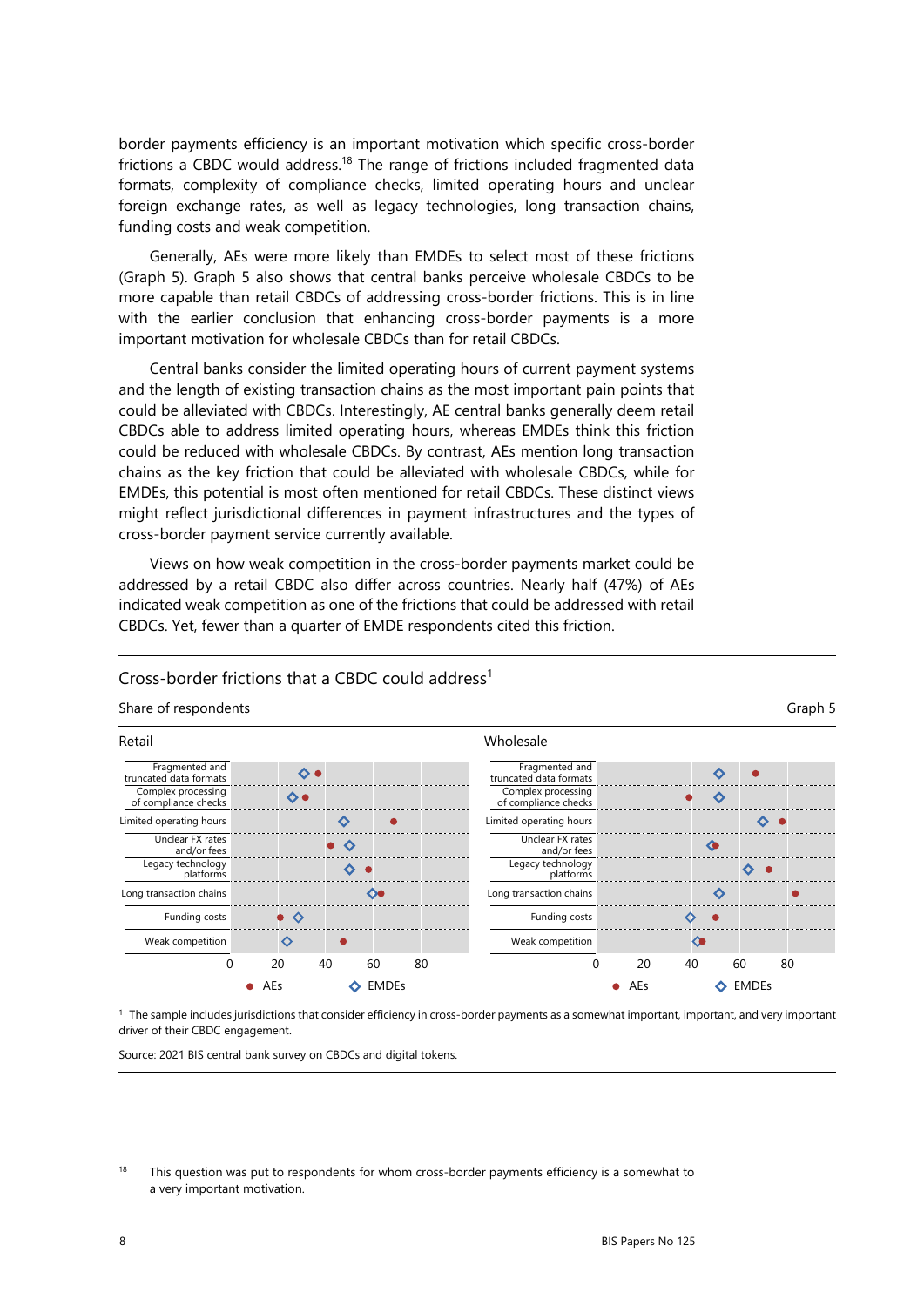#### More than half of central banks consider it a possibility that they will issue a CBDC in the foreseeable future

Central banks in The Bahamas, China, the Eastern Caribbean Currency Union and Nigeria have issued or are piloting a live retail CBDC, and it is likely that other jurisdictions will follow in the foreseeable future: about 68% of central banks consider that they are likely to or might possibly issue a retail CBDC in the short or medium term. As in previous years, this likelihood is generally higher for EMDE central banks than for AE central banks. The share of central banks considering issuance of a retail CBDC is considerably larger than last year. In particular, the share of central banks planning on doing so in the medium term grew from 58% last year to 65% (Graph 6, first and second panel).

The self-reported likelihood of issuing a wholesale CBDC is also generally larger in EMDEs than in AEs. Overall, issuance of wholesale CBDCs in the short or medium term is considered a little less likely than issuance of a retail CBDC. This corresponds to the earlier stage of wholesale CBDC work. However, the possibility of issuing a wholesale CBDC increased compared with last year – 54% of central banks consider it likely or possible that they will have a wholesale CBDC in the medium term (up from 43% last year) (Graph 6, third and fourth panels).



#### Likelihood of issuing a CBDC in the foreseeable future

Short term: 1–3 years; Medium term: 1–6 years. "Likely" combines "very likely" and "somewhat likely". "Unlikely" combines "very unlikely" and "somewhat unlikely".

Source: 2021 BIS central bank survey on CBDCs and digital tokens.

The strong overall increase in the likelihood of issuing a CBDC cannot be attributed to changes in the sample. A total of 45 central banks participated in the survey both in 2018 and 2021. A comparison of their answers shows that many of them have changed their expectations since 2018. In fact, about 60% (for retail) and 45% (for wholesale) have become more likely to issue a CBDC in the medium term. In addition, roughly 20% of the subsample of central banks that changed their expectations indicated that they would be more likely than stated in 2018 to issue in the short term (Graph 7).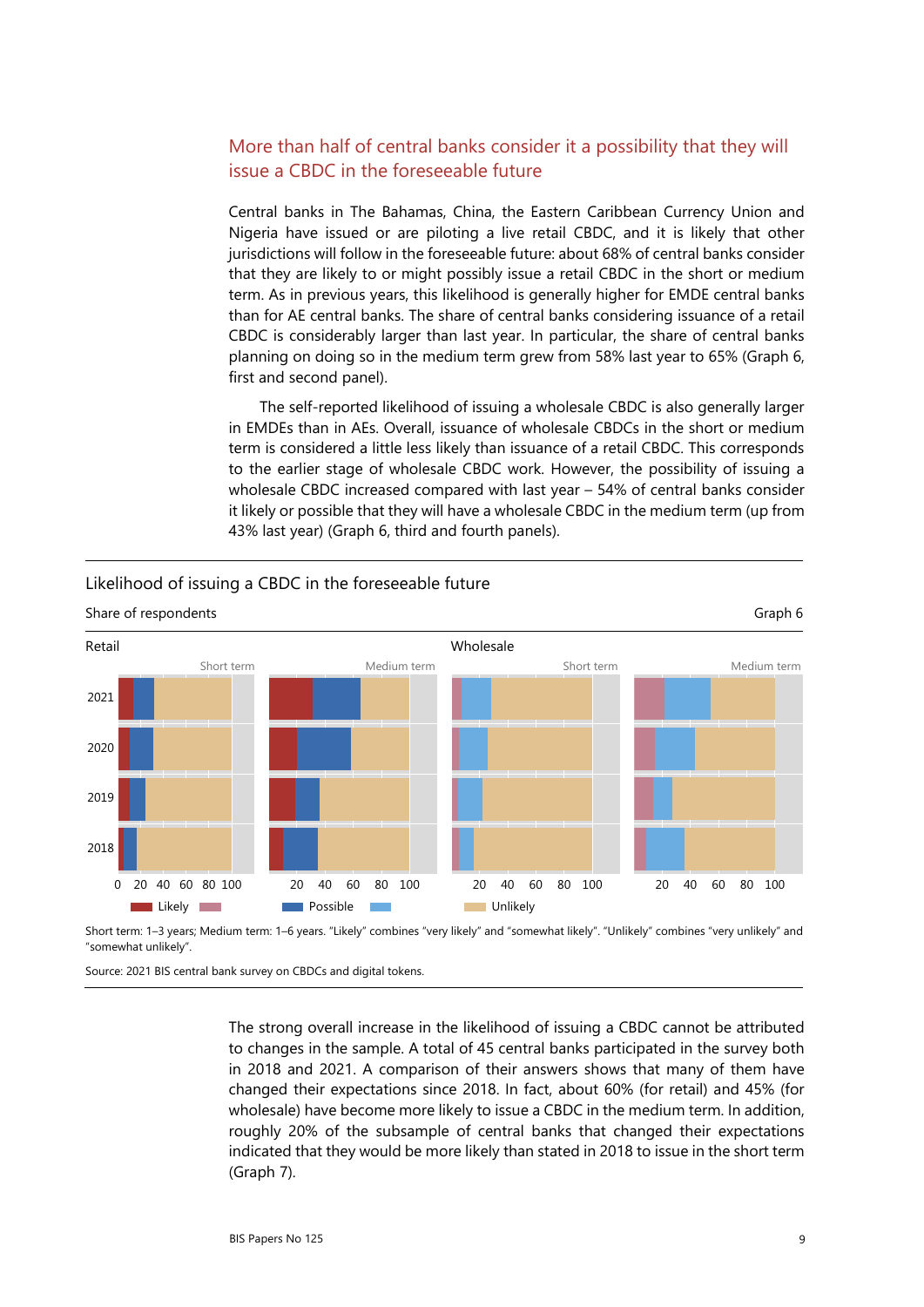The subset of central banks that has become more likely to issue a CBDC since 2018 includes both AE and EMDE central banks. This development may be driven partly by the Covid-19 pandemic, which accelerated the digitalisation of payments (see eg Kosse and Szemere (2021)). About 30% (up from 24% last year) of all participating central banks indicated that the Covid-19 pandemic has changed their priority and preferences for issuing a CBDC. Also, more than 60% noted a decline in their jurisdiction in the use of cash for payments.<sup>19</sup> As noted earlier, another factor that has led central banks, in particular in AEs, to speed up their CBDC work is the growing use of cryptocurrencies. On average, 79% of AE central banks said that the emergence of stablecoins and other cryptocurrencies has accelerated their work on CBDCs, as compared with 48% of EMDE central banks.



Short term: 1–3 years; Medium term: 1–6 years. More (less) likely means that the respondent had a more positive (negative) view in 2021 than in 2018 with respect to the issuance of a CBDC.

<sup>1</sup> The sample includes 45 jurisdictions.

Source: 2021 BIS central bank survey on CBDCs and digital tokens.

Changes in the likelihood of issuing a  $CBDC<sup>1</sup>$ 

#### A rising number of central banks have the legal authority to issue a CBDC

The issuance of a CBDC requires a legal framework that provides central banks with the authority to do so. Compared with last year, the share of central banks with such a legal authority increased from 18% to 26% (Graph 8)[.20](#page-11-0) In addition, about 10% of jurisdictions are currently changing their laws. Thus, more than a third of central banks will soon have legal authority to launch a CBDC. This is in line with the share of central

<span id="page-11-1"></span><sup>&</sup>lt;sup>19</sup> For statistics on the use of cash and cashless payment methods in the CPMI member jurisdictions, see the CPMI Red Book statistics at: https://stats.bis.org/statx/toc/CPMI.html.

<span id="page-11-0"></span><sup>&</sup>lt;sup>20</sup> This trend is also visible when only looking at the subsample of respondents that participated in all previous years.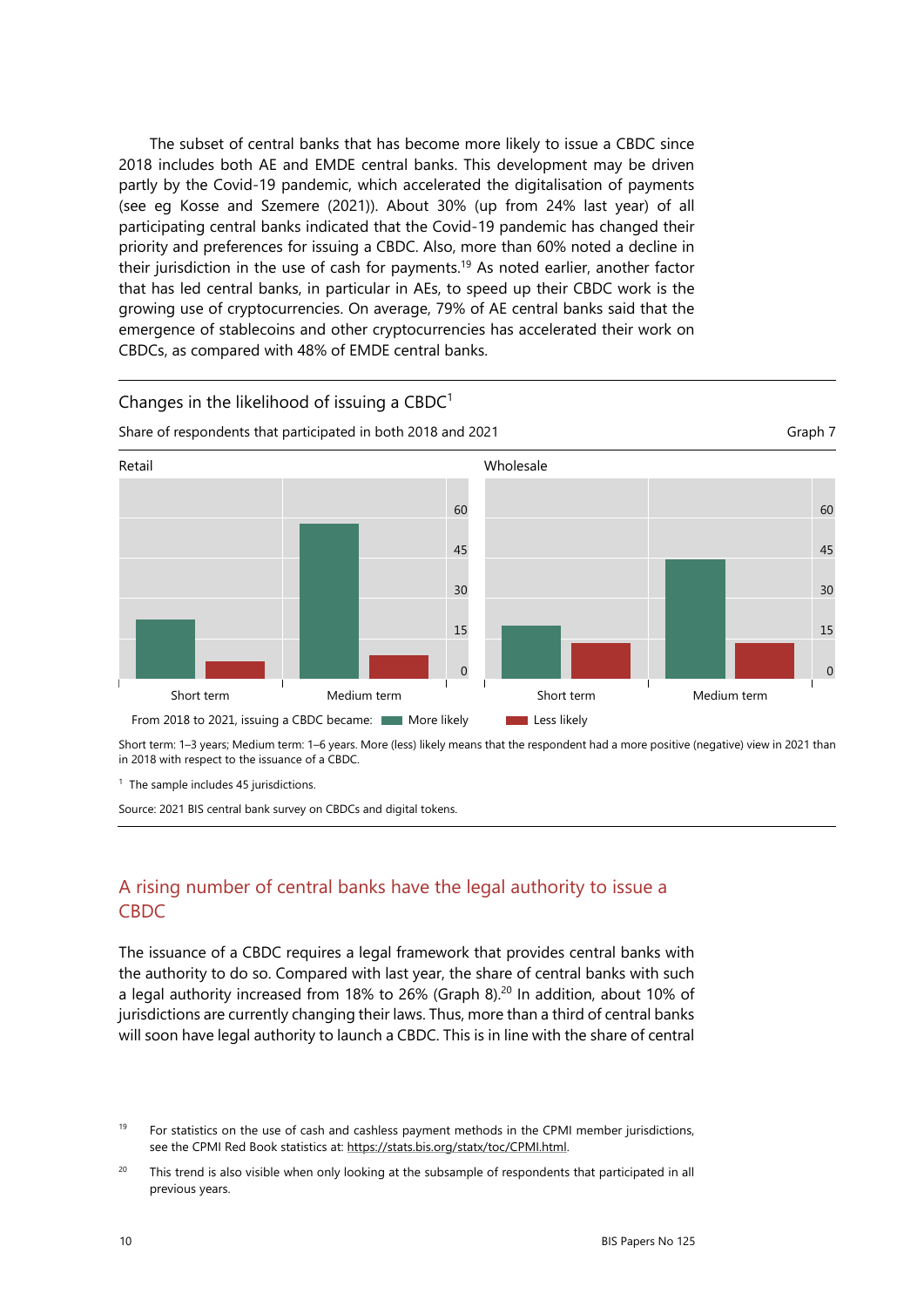banks that said they would to be likely to issue a CBDC in the short term. Still, 25% of central banks lack the required legal foundation and about 40% are unsure.

Legal authority of central banks to issue a  $CBDC<sup>1</sup>$ 



Source: 2021 BIS central bank survey on CBDCs and digital tokens.

## Central banks: cryptocurrencies are mainly used by niche groups and for cross-border payments

The market capitalisation of cryptocurrencies grew by 3.5 times in 2021 to \$2.6 trillion.<sup>21</sup> This rapid evolution, combined with the structural vulnerabilities of these markets, has raised financial stability concerns among central banks and regulators. If widely used for payments, cryptocurrencies including stablecoins may constitute a threat to financial stability when risks are not well managed (Arner et al (2020), FSB (2022)).

Most central banks in the survey still perceive the use of cryptocurrencies for payments to be trivial or limited to niche groups (Graph 9, left-hand and centre panels). For the first time, the survey also asked central banks to share their perception separately for stablecoins and other cryptocurrencies. For both types, the use is perceived to be trivial or limited to specific niche groups (right-hand panel). However, the use of stablecoins is perceived to be lower than the use of other cryptocurrencies, and especially for cross-border payments.

Central banks' views differ depending on whether they conduct research in this area. About a quarter of respondents indicated that they have studied the use of cryptocurrencies and/or stablecoins among consumers and businesses in their jurisdiction (Graph 9, right-hand panel). These same central banks reported on

<span id="page-12-0"></span><sup>21</sup> See FSB (2022).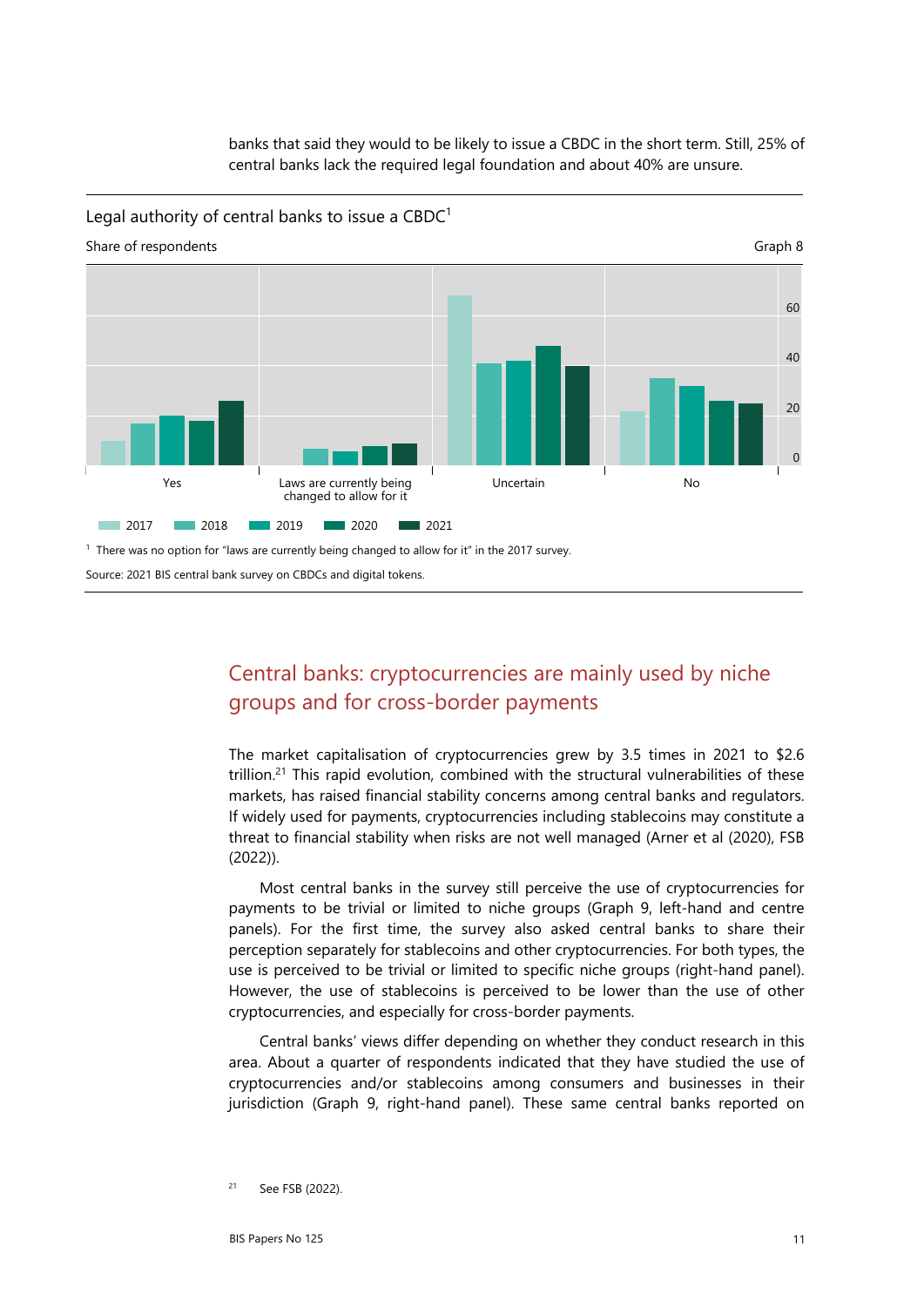average a higher perceived use of both stablecoins and other cryptocurrencies, both for domestic and cross-border payments.

#### Current significance of consumer use for payments

#### Share of respondents Graph 9



 $D =$  domestic payments;  $XB =$  cross-border payments.

<sup>1</sup> This question was asked for the first time in 2021. The panel shows the shares of respondents after removing those replying "Don't know".

Source: 2021 BIS central bank survey on CBDCs and digital tokens.

#### Single-currency stablecoins are perceived to have the highest potential to become an alternative method of payment

Central banks differ in their expectations that stablecoins will scale up and become widely used and accepted as a means of payment, depending on the type of stablecoin. In the 2021 survey, central banks were asked about their perception of the future potential of different types of stablecoin. These included (A) stablecoins pegged to and backed by one single fiat currency (single-currency stablecoins), (B) stablecoins pegged to and backed by multiple fiat currencies (multi-currency stablecoins), (C) stablecoins pegged to and backed by commodities, (D) stablecoins backed by other cryptocurrencies, and (E) stablecoins not directly backed by anything and of which the value is algorithmically adjusted.<sup>22</sup> To allow for a comparison, the same question was also asked for (F) cryptocurrencies other than stablecoins.

<span id="page-13-0"></span><sup>&</sup>lt;sup>22</sup> Examples of the various coins include (A) Single currency stablecoins: Tether and USD Coin; (B) Multicurrency stablecoins: Facebook's Libra as initially foreseen, (C) Stablecoins pegged to and backed by commodities: Tether Gold and PAX Gold, (D) Stablecoins backed by other cryptocurrencies: DAI and Alchemix USD, and (E) Unbacked stablecoins, of which the value is algorithmically adjusted: Terra USD and Frax.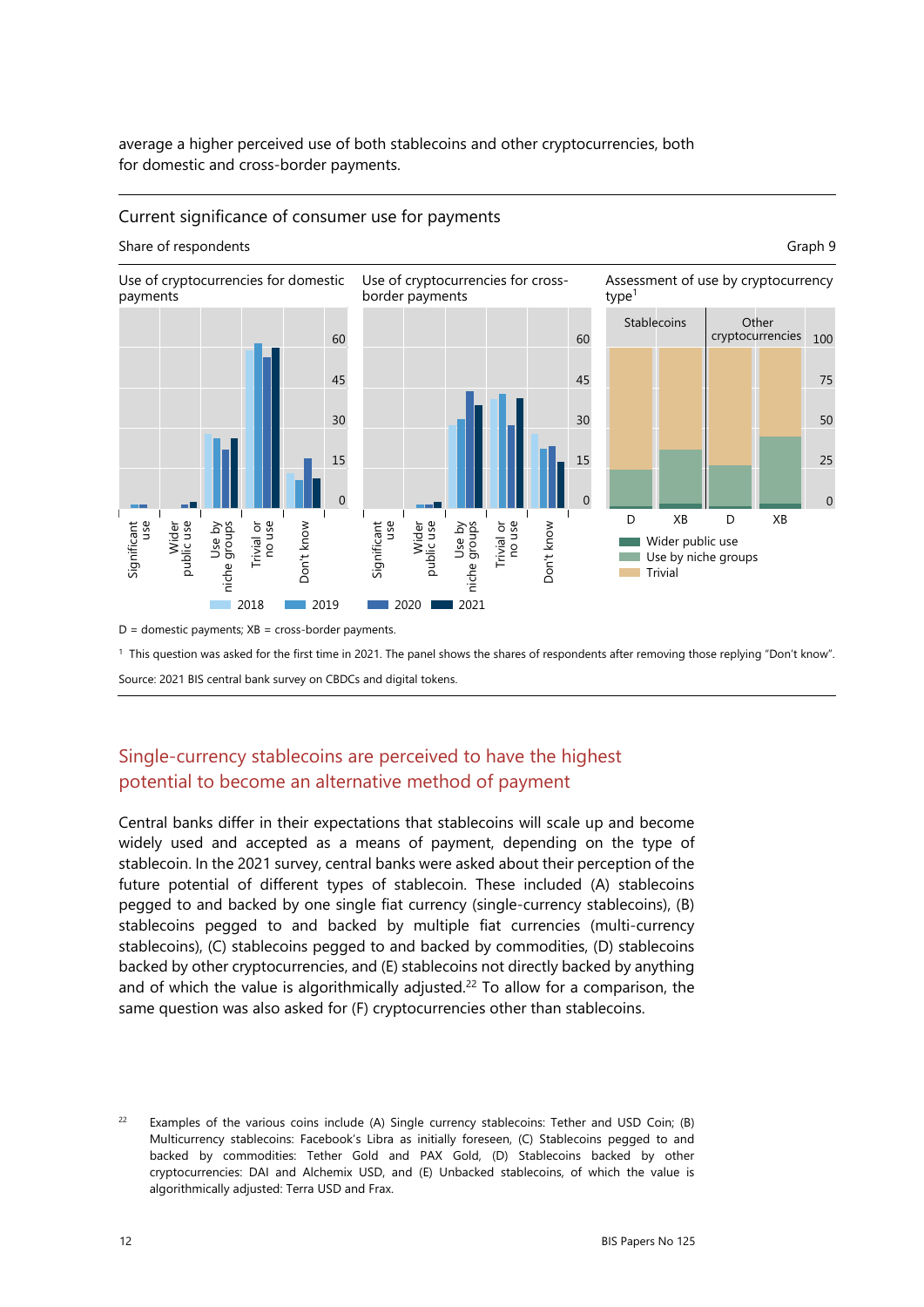In general, of all stablecoin types, (A) single-currency stablecoins are perceived as having the highest potential to become a widely accepted and used method of payment, both by AE and EMDE central banks (Graph 10). By contrast, (C) stablecoins backed by commodities, (D) stablecoins backed by other cryptocurrencies and (E) algorithmic stablecoins are perceived as least promising for this purpose. This reflects the past price volatility of these coins (types C, D and E). In particular, the latter two types experienced larger price variations than single-currency stablecoins and were, in some cases, subject to a "run" (ECB (2019), IMF (2021)).

Interestingly, the difference in the perceived potential between (A) singlecurrency stablecoins and (C) commodity-backed stablecoins is much more pronounced in AEs than in EMDEs. The reason could be that most stablecoins are (currently) denominated in non-EMDE currencies, such as the US dollar and the euro or gold. This might also explain why EMDE central banks are relatively more often uncertain about the role that stablecoins could play in their economies (as reflected by the grey areas in Graph 9). It could also explain why (F) cryptocurrencies other than stablecoins are perceived to have substantially more potential than (D) crypto-backed stablecoins and (E) algorithmic stablecoins in EMDE jurisdictions.

An analysis of the clarifying comments from the respondents shows that the perceived potential of stablecoins and other cryptocurrencies for payments depends on more than just their price volatility and backing mechanism. Also highlighted as additional factors determining their potential are the issuer's reputation, the vulnerabilities of the cryptocurrency's protocols, the regulatory and supervisory environment and the coexistence of other reliable payment solutions.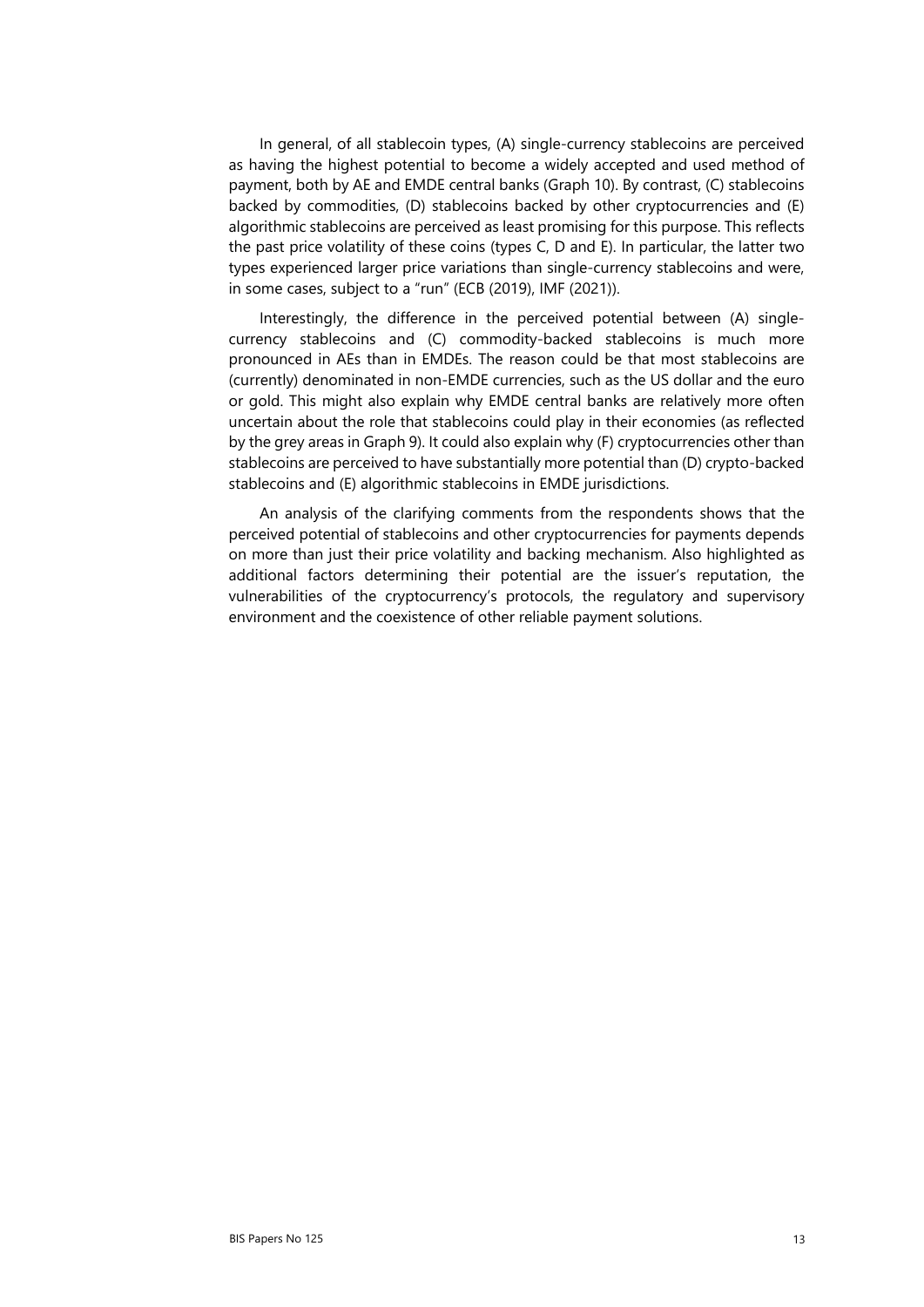

# Potential to scale up and be widely used and accepted as a means of payment

A = stablecoins pegged to and backed by one single fiat currency (ie single currency stablecoins); B = stablecoins pegged to and backed by a basket of fiat currencies (ie multicurrency stablecoins); C = stablecoins pegged to and backed by commodities, such as gold; D = stablecoins pegged to fiat currency, but backed by and/or tied to other cryptocurrencies; E = unbacked stablecoins, pegged to fiat currency, of which the value is adjusted by automatic adjustments of its price or supply;  $F =$  cryptocurrencies other than stablecoins.

Source: 2021 BIS central bank survey on CBDCs and digital tokens.

#### Nearly a quarter of central banks are studying the use of cryptocurrency

About 70% of central banks are looking into the potential impact of stablecoins on monetary and financial stability. Notably, this share has dropped slightly among those who also participated in the survey in 2019 and 2020 (Graph 11, left-hand panel). This possibly reflects that they have already gained a solid understanding of the possible implications, either through their own past research or through the analyses published by other authorities (eg ECB (2020), FSB (2020), IMF (2021)).

Efforts have been made to better understand the use of stablecoins and other cryptocurrencies – 26% of respondents indicated that their central bank or other institutions in their jurisdiction had recently surveyed consumers and/or businesses on this topic (Graph 11, right-hand panel). The unregulated, borderless and pseudonymous nature of crypto markets has resulted in a lack of transparent, consistent, and trusted data on the actual use of cryptocurrencies, eg for payments (FSB (2022)). Information collected from consumers and businesses might therefore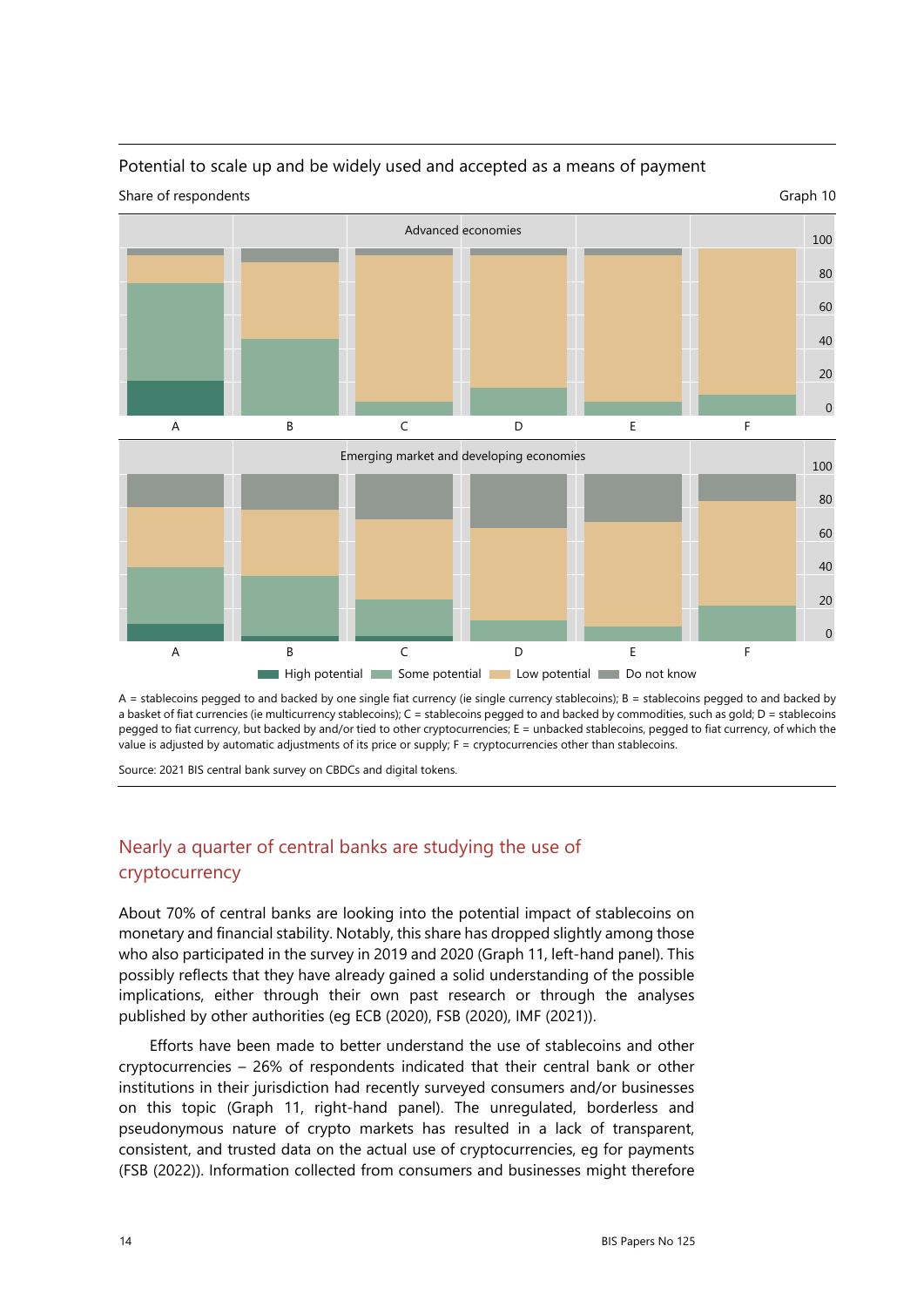be a valuable tool for central banks and other authorities to better identify and quantify the welfare and financial stability implications of cryptocurrencies.

#### Ongoing or recent analysis by central banks or other institutions

#### Share of respondents Graph 11 On potential impact of stablecoins on monetary and financial stability<sup>1</sup> On the use of cryptocurrency and/or stablecoins among consumers and/or businesses<sup>2</sup> 80 60 40  $20$  $\overline{0}$ Yes No Don't know 2019 2020 80 60  $40$  $20$  $\Omega$ Yes No Don't know  $2021$

<sup>1</sup> The sample only includes jurisdictions that also replied to the survey in 2019 and 2020. <sup>2</sup> The question was asked for the first time this year.

Source: 2021 BIS central bank survey on CBDCs and digital tokens.

## Conclusion

Most respondent central banks are exploring CBDCs, and more than half are developing them or running concrete experiments. Work on retail CBDCs, in particular, has moved into more advanced stages. With two thirds of central banks considering issuance of a retail CBDC in the foreseeable future, The Bahamas, China, the Eastern Caribbean and Nigeria may soon be joined by other jurisdictions issuing or piloting a live retail CBDC.

As work on CBDCs moves globally from research towards practical implementation, the shape of future retail CBDC ecosystems may soon be coming into sharper focus. Many central banks are exploring interoperability with existing payment systems and consider a role for the private sector, particularly for customerfacing activities. Public and private sector collaboration, together with interoperability, would contribute to an ecosystem in which CBDCs coexist with other means of payment. This, in turn, might promote adoption and greater competition (Group of central banks (2020)).

At present, central banks generally perceive the use of stablecoins to be limited to niche groups or specific use cases. Yet a considerable share believes that stablecoins have the potential to become a widely used method of payment. The 2021 survey shows how the emergence of these and other cryptocurrencies has accelerated global work on CBDCs. At the same time, a large share of central banks remains uncertain about the current and potential future use of cryptocurrencies for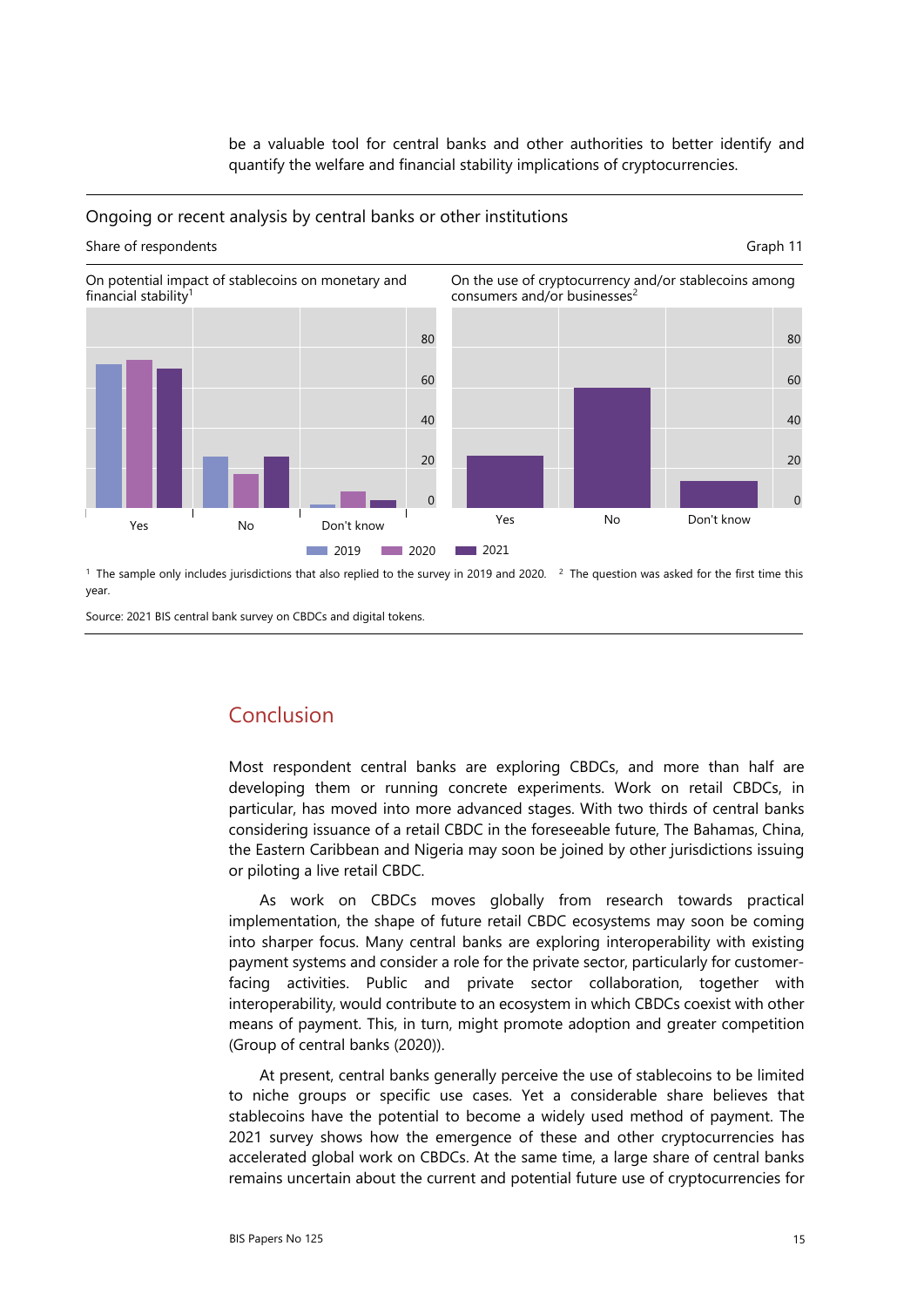payments. The FSB has identified considerable data gaps that make it difficult to monitor the size of cryptocurrency markets and to understand their implications (FSB (2022)). Consumer and business surveys, such as the ones recently undertaken by a quarter of the respondents, might be a useful start to filling these gaps.

Cross-border payments efficiency is another driver that has grown in importance over the past year, especially for central bank work on wholesale CBDCs. An ambitious, multi-year G20 programme is under way to make cross-border payments faster and cheaper, as well as more transparent and accessible. CBDCs could play an important role here – according to the respondents especially in terms of shortening current transaction chains and providing longer operating hours. Indeed, building block 19 of the G20 programme is tasked with exploring how to factor an international dimension into CBDC design.[23](#page-17-0) The CPMI, in collaboration with the BISIH, IMF and World Bank, will deliver a report to the G20 in July 2022 in which they identify and analyse options for accessing and interlinking CBDCs with a view to improving cross-border payments.

<span id="page-17-0"></span><sup>23</sup> See CPMI (2020a, 2020b) for an overview of all 19 building blocks of the G20 cross-border payments programme.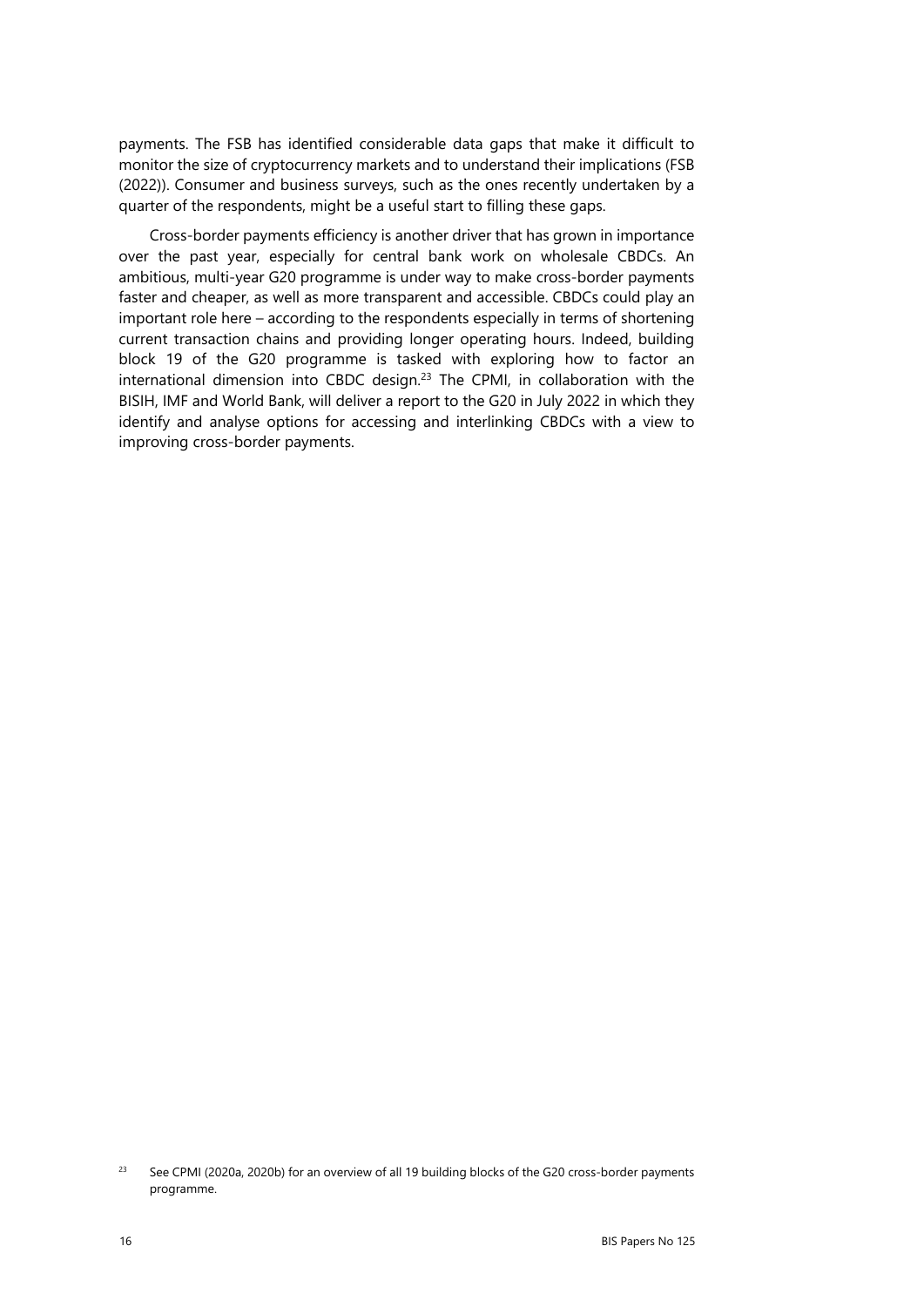#### References

Arner, D, R Auer and J Frost (2020): "Stablecoins: risks, potential and regulation", *BIS Working Papers*, no 905, November.

Auer, R and R Boehme (2020): ["The technology of retail central bank digital currency"](https://www.bis.org/publ/qtrpdf/r_qt2003j.htm), *BIS Quarterly Review*, March.

Auer, R, G Cornelli and J Frost (2020): "Rise of the central bank digital currencies: drivers, approaches and technologies", *BIS Working Papers*, no 880, August.

Auer, R, C Boar, G Cornelli, J Frost and A Wehrli (2021): "CBDCs beyond borders: results from a survey of central banks", *BIS Papers*, no 116, June.

Auer, R, N Boakye-Adjei, H Banka, A Faragallah, J Frost, H Natarajan and J Prenio (2022): "Central bank digital currencies: a new tool in the financial inclusion toolkit?", *FSI Insights Paper*, no 41, April.

Barontini, C and H Holden (2019): "Proceeding with caution – a survey on central bank digital currency", *BIS Papers*, no 101, February.

Bech, M, J Hancock, T Rice and A Wadsworth (2020): "On the future of securities settlement", *BIS Quarterly Review*, March, pp 67–83.

Boar, C and A Wehrli (2021): "Ready, steady, go? – Results of the third BIS survey on central bank digital currency", *BIS Papers*, no 114, January.

Boar, C, H Holden and A Wadsworth (2020): "Impending arrival: a sequel to the survey on central bank digital currency", *BIS Papers*, no 107, January.

Boar, C, S Claessens, A Kosse, R Leckow and T Rice (2021): "Interoperability between payment systems across borders", *BIS Bulletin*, no 49, December.

Central Bank of The Bahamas (CBB) (2019): "Project Sand Dollar: a Bahamas payments system modernisation initiative", December.

Committee on Payments and Market Infrastructures (CPMI) (2020a): *Enhancing cross-border payments: building blocks of a global roadmap*, July.

――― (2020b): *Enhancing cross-border payments: building blocks of a global roadmap – technical background note*, July.

――― (2021): *Central bank digital currencies for cross-border payments*, July.

Committee on Payments and Market Infrastructures (CPMI), BIS Innovation Hub, International Monetary Fund (IMF) and World Bank (2021): "Central bank digital currencies for cross-border payments", *Report to the G20,* July.

Committee on Payments and Market Infrastructures and Markets Committee (CPMI-MC) (2018): "Central bank digital currencies", March.

Committee on Payments and Market Infrastructures and the Board of the International Organization of Securities Commissions (CPMI-IOSCO) (2021): "Application of the Principles for Financial Market Infrastructures to stablecoin arrangements", *Consultative report*, October.

European Central Bank (ECB) (2019): "In search for stability in crypto-assets: are stablecoins the solution?", *Occasional Paper Series,* August.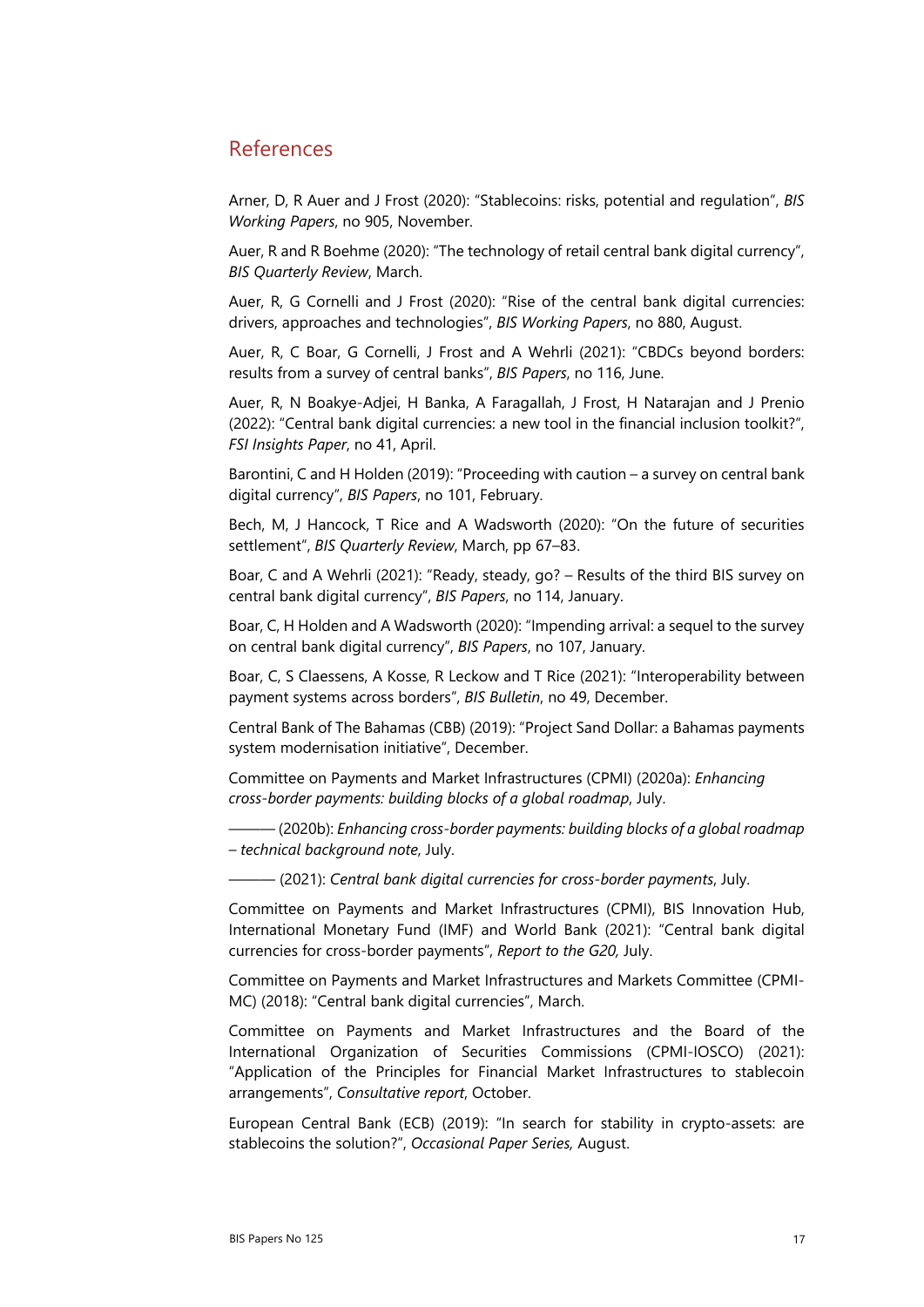――― (2020): "Stablecoins: Implications for monetary policy, financial stability, market infrastructure and payments, and banking supervision in the euro area", *Occasional Paper Series,* September.

Financial Stability Board (FSB) (2020): "Regulation, Supervision and Oversight of 'Global Stablecoin' Arrangements, Final Report and High-Level Recommendations", October.

(2022): "Assessment of Risks to Financial Stability from Crypto-assets", February.

Group of central banks (2020): "Central bank digital currencies: foundational principles and core features", *Joint Report*, no 1, October.

International Monetary Fund (IMF) (2021): "COVID-19, Crypto, and Climate: Navigating Challenging Transitions", *Global financial stability report,* October.

Kosse, A and R Szemere (2021): "Covid-19 accelerated the digitalisation of payments: analysis of the 2020 Red Book Statistics", December.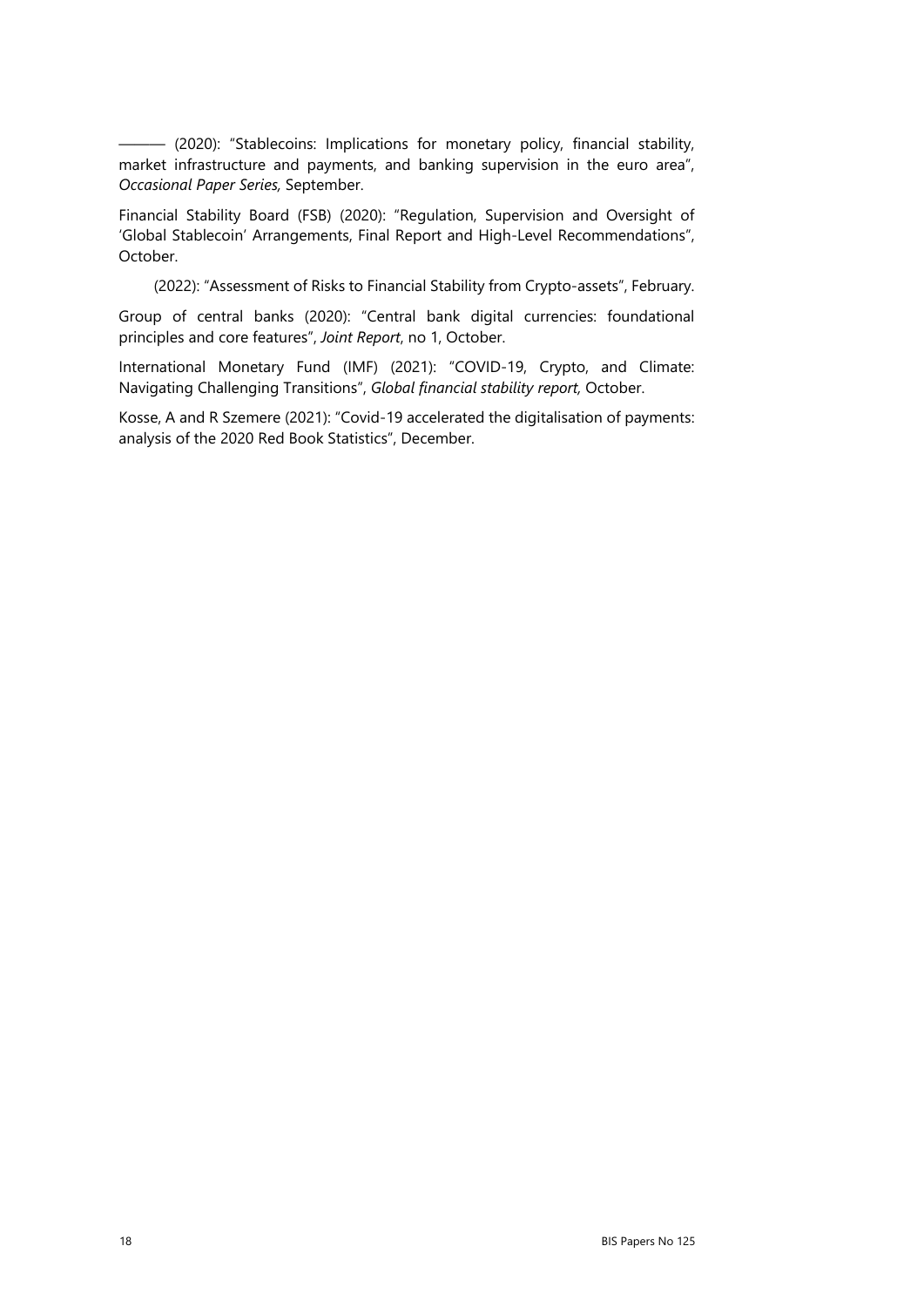## Annex 1: Central banks participating in the survey

Eighty-one central banks participated in the 2021 survey from the following jurisdictions:

|                          | Angola*         | $\overline{\phantom{0}}$ | Honduras        | $\overline{\phantom{0}}$ | Peru                 |
|--------------------------|-----------------|--------------------------|-----------------|--------------------------|----------------------|
|                          | Argentina       |                          | Hong Kong SAR   |                          | The Philippines      |
|                          | Australia       |                          | Hungary         |                          | Poland*              |
|                          | Belgium         | $\overline{\phantom{0}}$ | India           | $\overline{\phantom{0}}$ | Russia               |
|                          | <b>Bolivia</b>  |                          | Indonesia       |                          | Saudi Arabia         |
|                          | Brazil          |                          | Iraq            |                          | Serbia               |
|                          | <b>Brunei</b>   |                          | Israel          | $\overline{\phantom{0}}$ | The Seychelles*      |
|                          | Cabo Verde      |                          | Italy           | $\overline{\phantom{0}}$ | Singapore            |
|                          | Canada          |                          | Jamaica         |                          | Slovenia             |
|                          | Chile           | -                        | Japan           | $\overline{\phantom{0}}$ | South Africa         |
|                          | China           |                          | Kosovo          |                          | South Korea          |
|                          | Chinese Taipei* |                          | Kuwait          |                          | Spain                |
|                          | Colombia        | -                        | Lesotho*        | $\overline{\phantom{0}}$ | Sri Lanka            |
|                          | Congo*          | -                        | Lithuania*      |                          | Swaziland            |
|                          | Costa Rica*     |                          | Madagascar      |                          | Sweden               |
|                          | Czech Republic* | -                        | Malawi*         | $\overline{\phantom{0}}$ | Switzerland          |
|                          | Denmark*        | -                        | Malaysia        | $\overline{\phantom{0}}$ | Tanzania             |
|                          | Dominican       |                          | Maldives*       |                          | Trinidad and         |
|                          | Republic        |                          | Mauritius*      |                          | Tobago               |
|                          | Ecuador         | -                        | Mexico          | $\overline{\phantom{0}}$ | Turkey               |
|                          | Egypt           |                          | Mongolia        |                          | Ukraine*             |
|                          | Estonia*        |                          | Morocco         |                          | <b>United Arab</b>   |
|                          | Euro area (ECB) | -                        | Mozambique      |                          | Emirates*            |
|                          | Fiji*           |                          | Namibia*        | $\overline{\phantom{0}}$ | United Kingdom       |
|                          | France          |                          | The Netherlands |                          | <b>United States</b> |
|                          | Georgia         | -                        | New Zealand     | $\overline{\phantom{0}}$ | Yemen*               |
|                          | Germany         |                          | Norway          |                          | Zambia               |
| $\overline{\phantom{0}}$ | Haiti           | $\overline{\phantom{0}}$ | Paraguay        | $\overline{\phantom{0}}$ | Zimbabwe             |

\*First-time participant in the survey.

The survey was distributed in October 2021 and all responses were received by the end of December 2021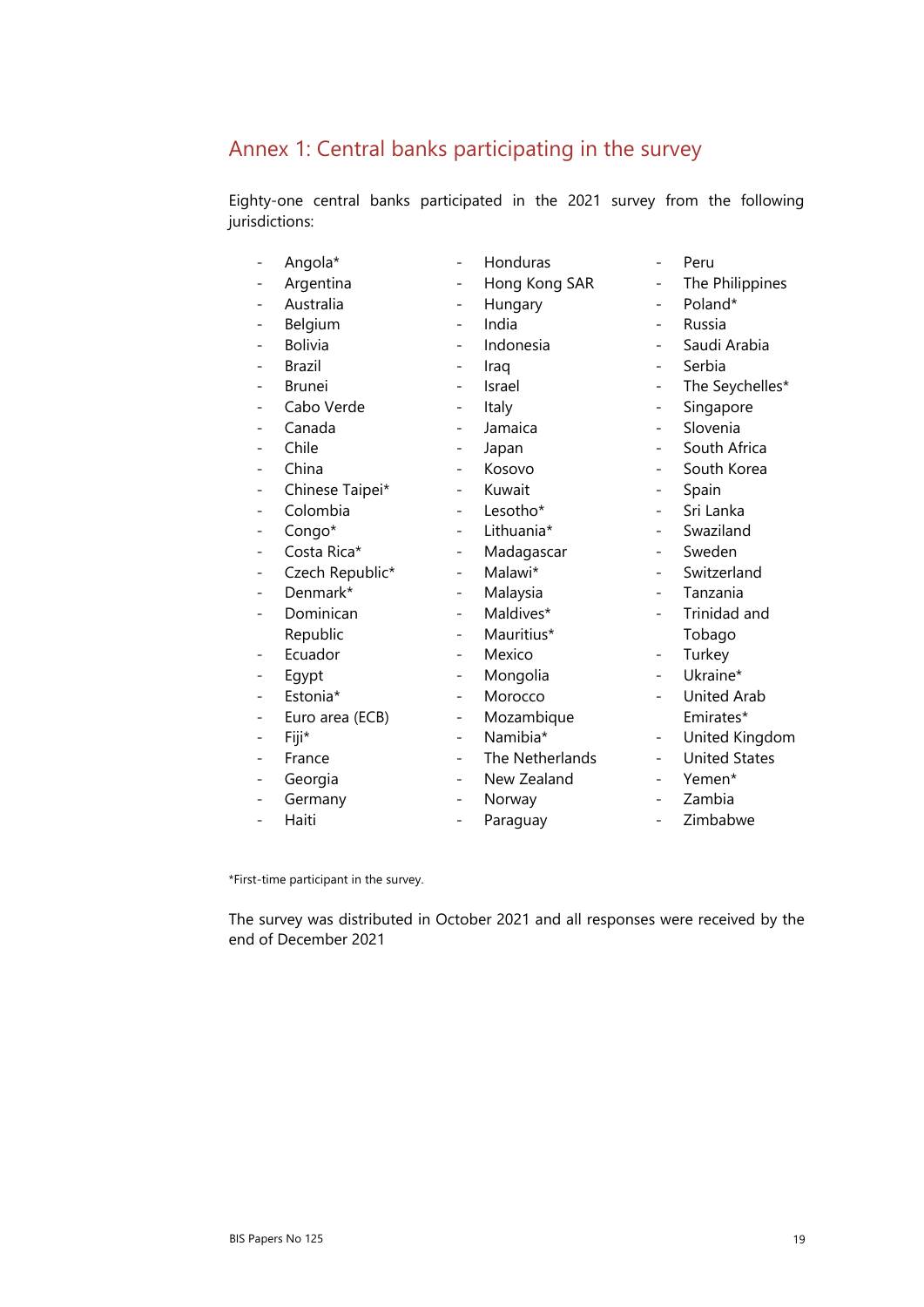## Annex 2: Survey questions

1. Has your central bank engaged, or will it engage, in any kind of research, experiments or development work related to the development and use of CBDC? *[Yes / No]*

2. Is your work related to:

- *General-purpose CBDC*
- *Wholesale CBDC*
- *Both*

3. What type of work is being, or will be, conducted? Please check all that apply.

- *General-purpose CBDC*
- *Wholesale CBDC*

The following types of work were proposed:

- o Research / study
- o Experiments / proofs of concept
- o Development / pilot arrangement

4. How important are the following aspects to your motivations in issuing a:

- *General-purpose CBDC*
- *Wholesale CBDC*

The following aspects were proposed:

- o Financial stability
- o Monetary policy implementation
- o Financial inclusion
- o Payments efficiency (domestic)
- o Payments efficiency (cross-border)
- o Payments safety / robustness
- o Others (please specify below)

For each: *Very important / Important / Somewhat important / Not so important*

Please provide any comments on your motivations for any aspects you considered as very important or important.

If you consider efficiency in cross-border payments as (very / somewhat) important, which frictions would the issuance of a CBDC address? Please select all that apply:

- *General purpose CBDC*
- *Wholesale CBDC*

The following frictions were proposed:

- o Fragmented and truncated data formats
- o Complex processing of compliance checks
- o Limited operating hours
- o Unclear FX rates and/or fees
- o Legacy technology platforms
- o Long transaction chains
- o Funding costs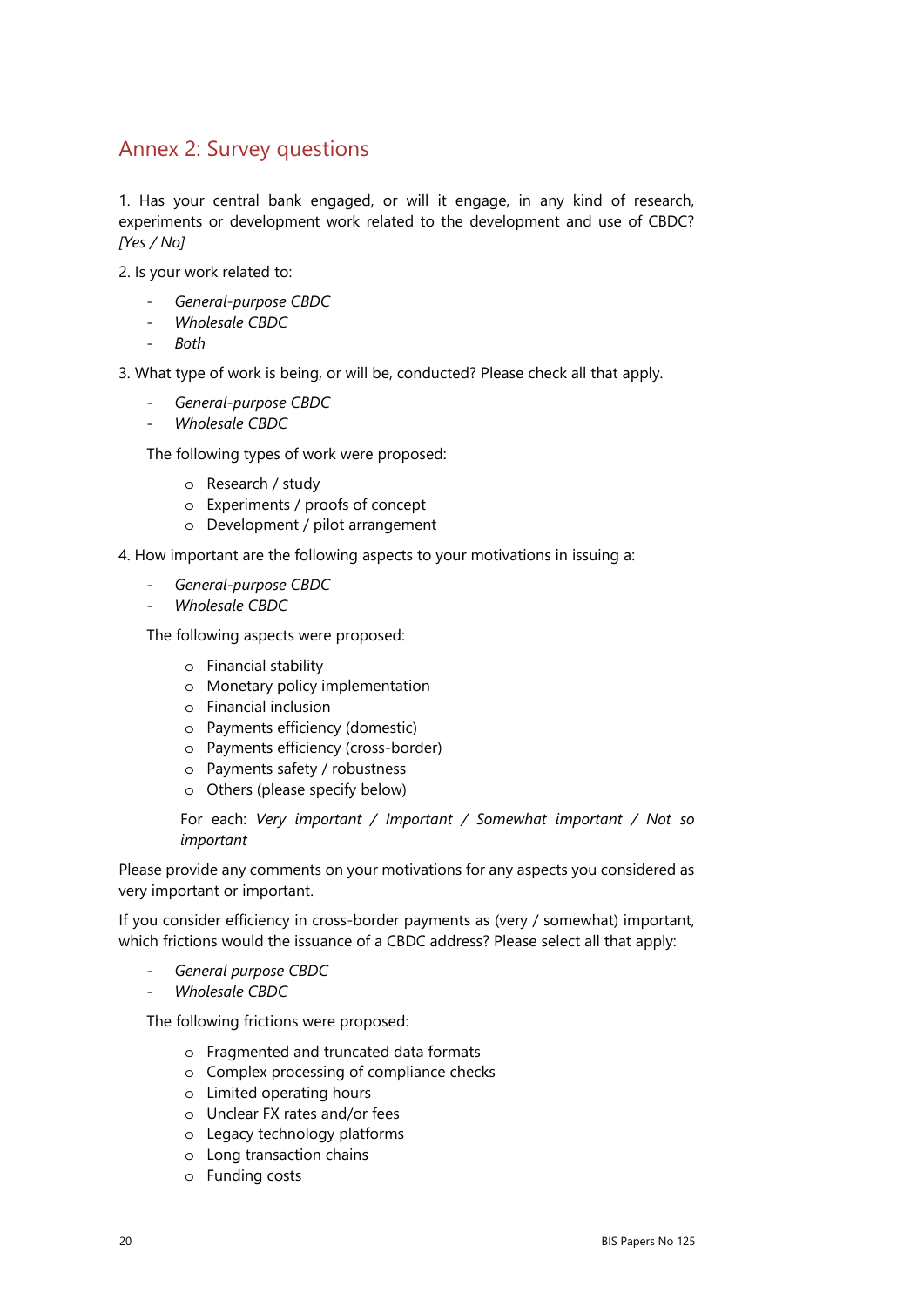- o Weak competition
- o Others (please specify below)
- 5. How likely is it that your central bank will issue a:
	- *General-purpose CBDC*
	- *Wholesale CBDC*

For both, two time horizons were proposed:

- o Short term (within the next three years)
- o Medium term (four to six years)

For each: *Very likely / Somewhat likely / Possible / Somewhat unlikely / Very unlikely*

6. Does your central bank have the legal authority to issue a CBDC? *[Yes / No / Uncertain / Laws are currently being changed to allow for it]* 

7. Please provide any other details about CBDC and the thoughts and work in your jurisdiction, including your key motivations.

8. For your jurisdiction, please tick "True" or "False" for the following statements: [*True / False / Not applicable / Do not know*]

- The amount of central bank-issued cash in circulation is declining.
- The use of central bank-issued cash for payments is declining.
- The public's ability to access central bank-issued cash could decline in the medium term (within six years), assuming no action is taken by the central bank or public authorities.
- Your central bank has carried out a recent study of public cash use (eq a payments diary).
	- o If your central bank has carried out a recent study of public cash use (eg a payments diary), please provide a link.
- The Covid-19 crisis has changed your central bank's priority/preference for issuing a CBDC.
- The emergence of cryptocurrencies, incl. stablecoins, has accelerated CBDC developments.
- Your central bank is considering a potential retail CBDC architecture that involves a role for the private sector.
	- o If your central bank is considering a potential CBDC architecture that involves a role for the private sector, which tasks do you believe the private sector could potentially take on? Please select all that apply.
		- Onboarding of clients (incl. KYC)
		- **Handling of retail payments**
		- Recording of retail transactions
		- Other (please specify)
- Integration with (an) existing payment system(s) is one of the CBDC architectures your central bank is (planning to) exploring.

Please provide any comments or clarifications.

9. Currently, in your jurisdiction, how significant do you think consumer use of cryptocurrencies and stablecoins for payments is?

- *Stablecoins*: For domestic payments / For cross-border payments
- *Other cryptocurrencies*: For domestic payments / For cross-border payments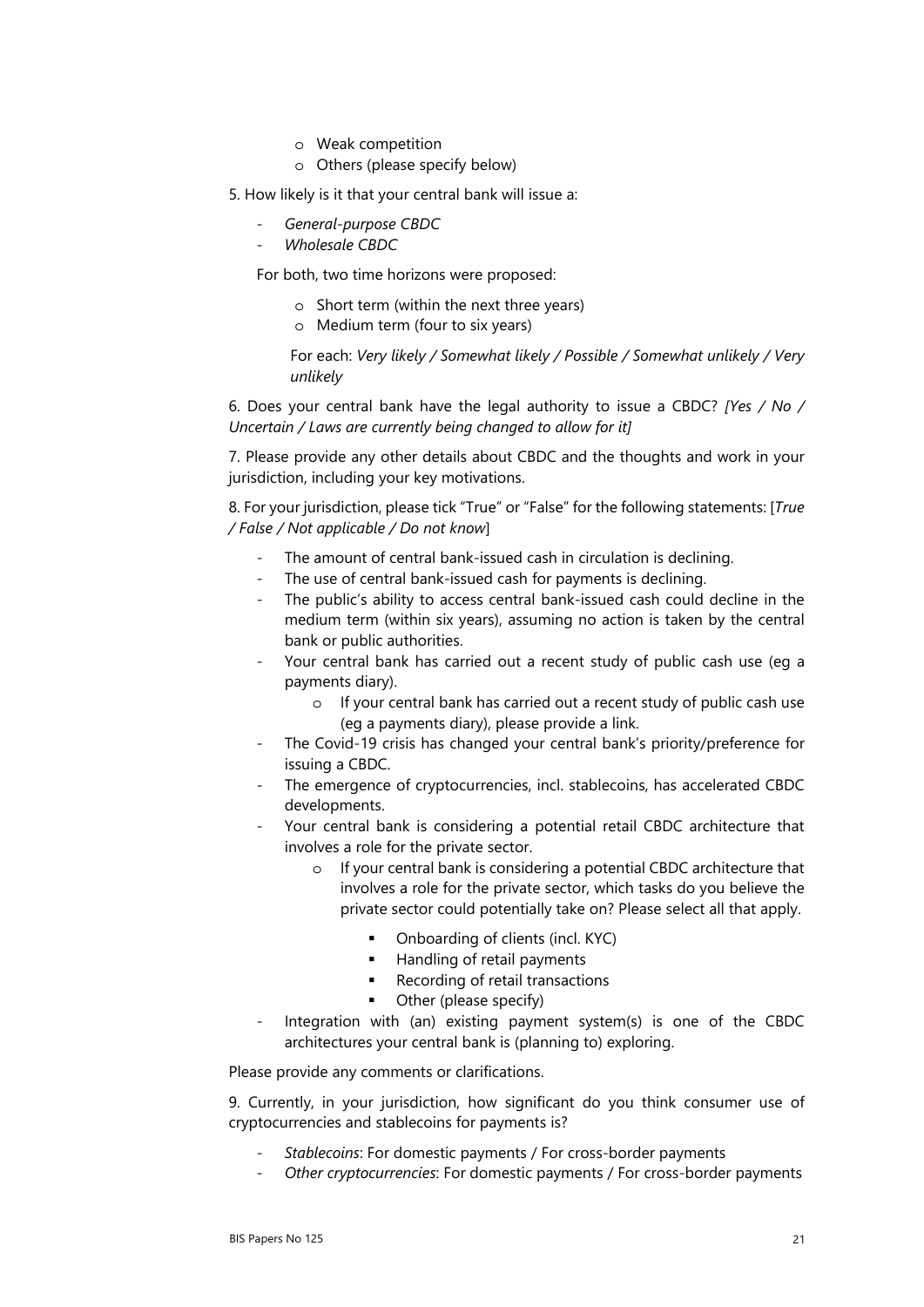For each: *Significant use / Wider public use / Use by niche groups / Trivial or no use / Do not know*

Please provide any comments or clarifications.

10. Based on your expert judgment, how much potential do the following types of stablecoin have to scale up and be widely used and accepted as a means of payment in your jurisdiction.

- Stablecoins pegged to and backed by one single fiat currency (ie single currency stablecoins)
- Stablecoins pegged to and backed by a basket of fiat currencies (ie multicurrency stablecoins)
- Stablecoins pegged to and backed by commodities, such as gold
- Stablecoins pegged to fiat currency, but backed by and/or tied to other cryptocurrencies
- Stablecoins pegged to fiat currency, but not backed by anything, and of which the value is adjusted by automatic adjustments of its price or supply
- Others (please specify below)

For each: *High potential / Some potential / Low or no potential / Do not know*

Please provide any comments or clarifications.

11. Based on your expert judgment, how much potential do cryptocurrencies other than stablecoins have to scale up and be widely used and accepted as a means of payment in your jurisdiction? [*High potential / Some potential / Low or no potential / Do not know*]

Please provide any comments or clarifications.

12. In your jurisdiction, are you analysing the potential impact of stablecoins on monetary and financial stability? *[Yes / No / Do not know]* 

If yes, please provide any details (eg links).

13. Has your central bank or (an)other institution(s) in your jurisdiction carried out a recent study on the usage of cryptocurrency and/or stablecoins among consumers and/or businesses? *[Yes / No / Do not know]* 

If yes, please provide any details (eg links).